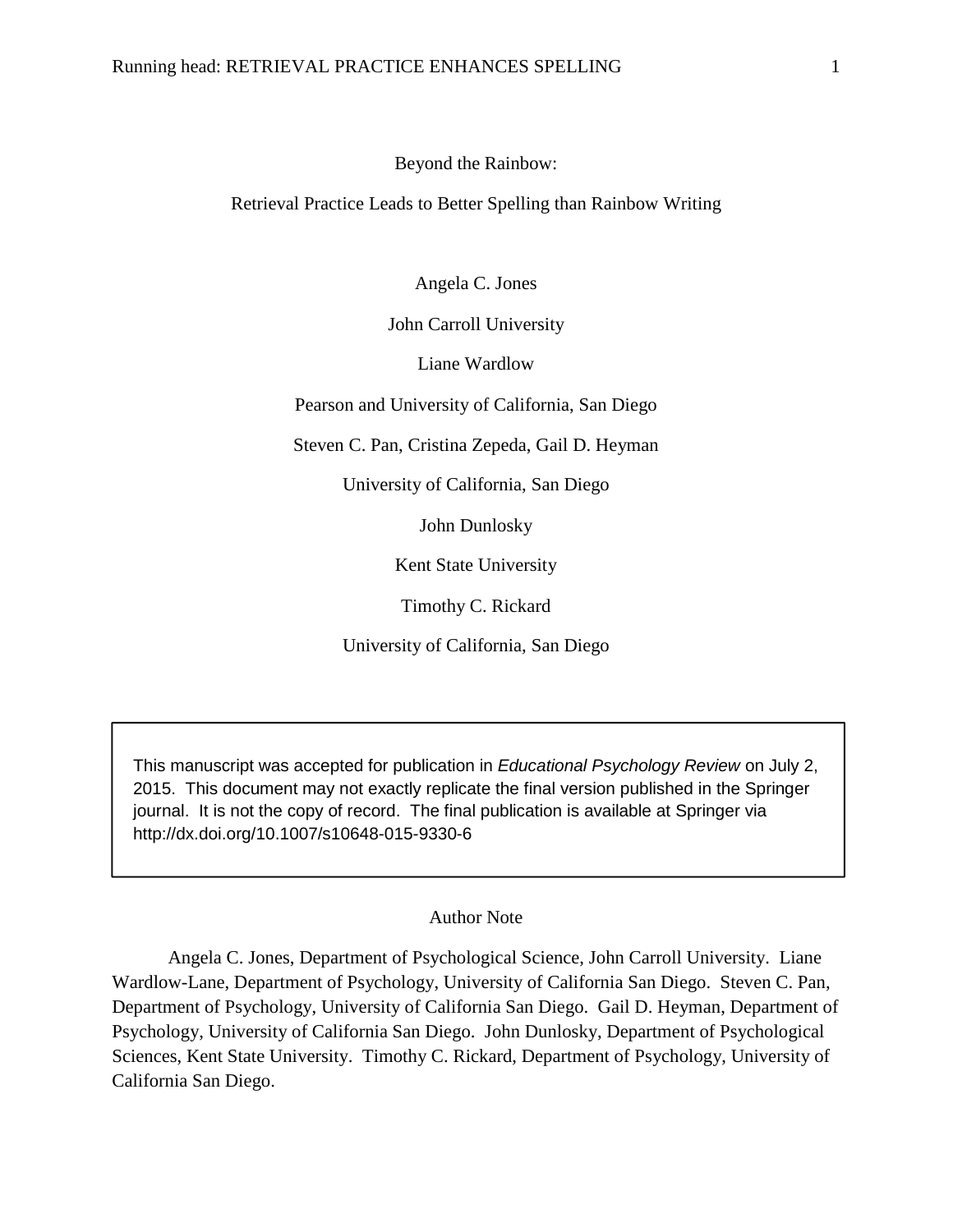This research was supported by a grant from the National Institute on Deafness and Other Communication Disorders [3RO1DC011 492]. We would like to thank Melissa Bishop, Dasom Kim, Soo Lee, and Brenda Wu for assistance with data collection.

 Correspondence concerning this manuscript should be addressed to Angela C. Jones, Department of Psychological Science, John Carroll University, 1 John Carroll Blvd, University Heights, OH 44118. Telephone: 216-397-1531. Fax: 216-397-1633. Email: acjones@jcu.edu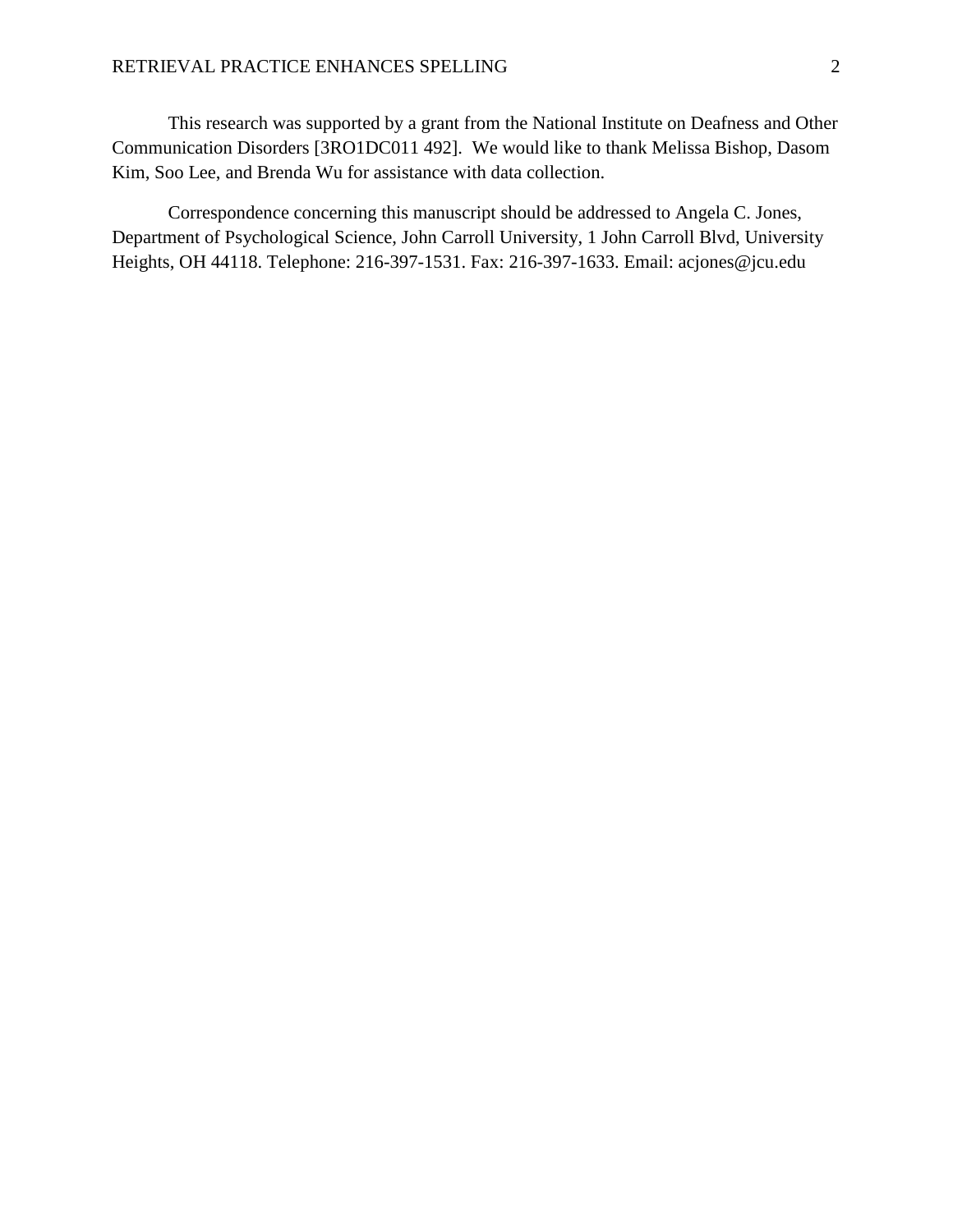## Abstract

In three experiments, we compared the effectiveness of rainbow writing and retrieval practice, two common methods of spelling instruction. In Experiment 1 ( $n = 14$ ), second graders completed two days of spelling practice, followed by spelling tests one day and five weeks later. A repeated measures analysis of variance demonstrated that spelling accuracy for words trained with retrieval practice was higher than for words trained with rainbow writing on both tests  $(\eta_p^2)$  $= 0.49$ ). In Experiments 2 (second graders,  $n = 16$ ) and 3 (first graders,  $n = 12$ ), students completed two days of spelling practice followed by a spelling test one day later. Results replicated Experiment 1; spelling accuracy was higher for words trained with retrieval practice compared with rainbow writing ( $\eta_p^2 = .42$  and .64, respectively). Furthermore, students endorsed both liking and learning from retrieval practice at least as much as (and sometimes more than) rainbow writing. Results demonstrate that retrieval practice is a more useful (and as engaging) training method than is rainbow writing and extend the well-established testing effect to beginning spellers.

*Keywords:* spelling, instruction, retrieval practice, testing effect, emergent literacy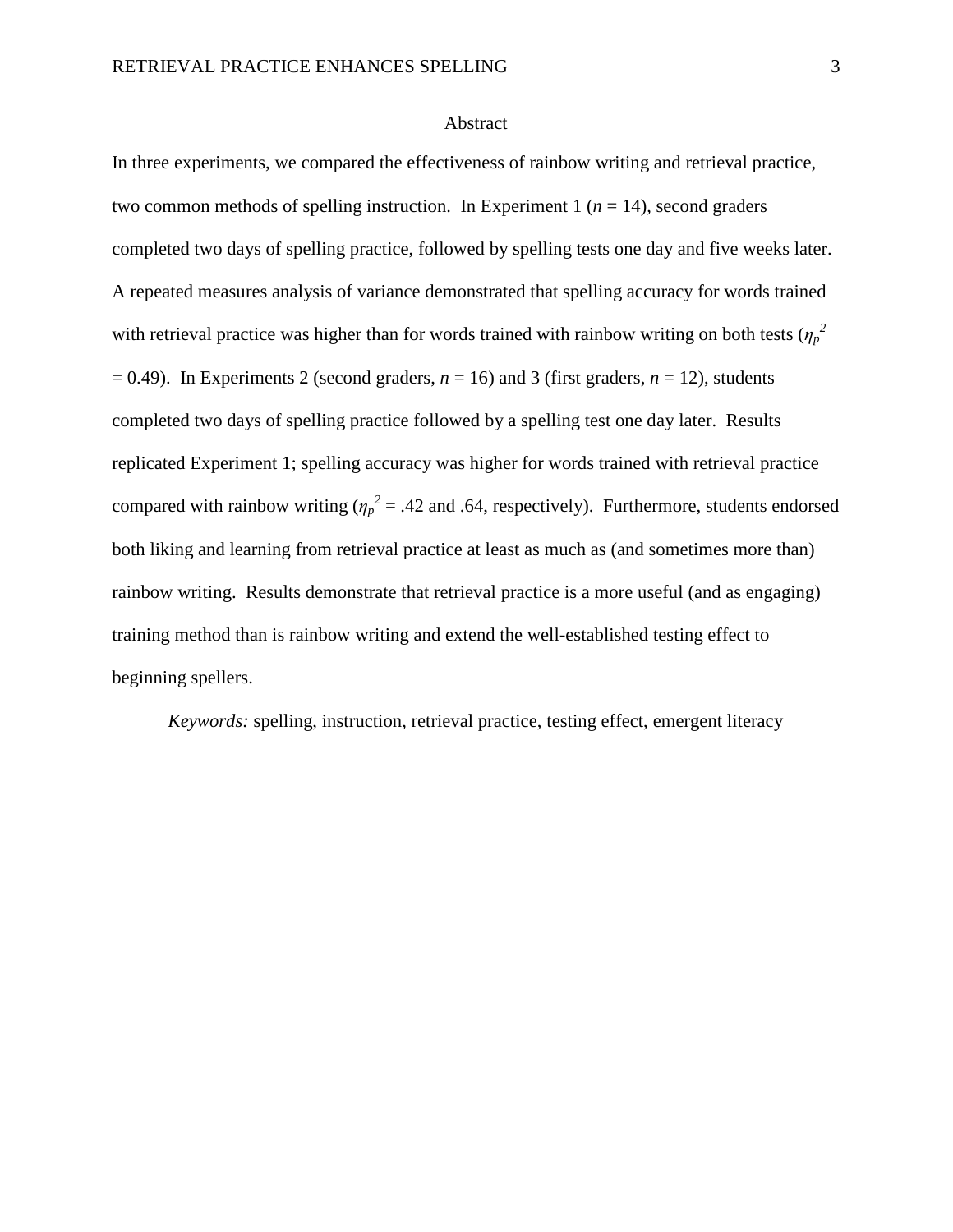Beyond the Rainbow: Retrieval Practice Leads to Better Spelling than Rainbow Writing

 Spelling is a crucial skill that students learn during the first several years of formal schooling. Despite teachers endorsing the importance of spelling instruction and reporting an average of 90 classroom minutes per week on it, they report that more than 25% of students struggle with learning spelling (Graham, Morphy, Marris, Fink-Chorzempa, Sadler, Moran, & Mason, 2008). Spelling skill is linked to both writing and literacy outcomes (e.g., Graham & Santangelo, 2014) and may have long-term effects on skilled adult reading (e.g., Perry & Ziegler, 2000). In particular, students who are poor spellers are poor readers (e.g., Ehri, 1987) and struggle with writing (e.g., Juel, 1988). Poor spellers use simpler terms in their writing, forget ideas they want to express, and write less than students who are strong spellers (e.g., Graham, Harris, & Chorzempa, 2002; MacArthur, Graham, Haynes, & De La Paz, 1996; Okyere, Heron, & Goddard, 1997). Furthermore, Graham and Herbert (2011) found that teachers judge the quality of ideas in papers containing spelling errors more harshly than the same papers with no spelling errors. Importantly, spelling instruction improves both writing and reading skills; recent meta-analyses demonstrate that spelling instruction improves spelling accuracy during writing (Graham & Santangelo, 2014), the quality of writing (Graham, McKeown, Kiuhara, & Harris, 2012), and has a positive impact on phonological awareness, word reading, and reading comprehension (Graham & Santangelo, 2014).

The findings that improvements in spelling skill transfer to both writing and reading skills are consistent with the lexical quality hypothesis (see Perfetti, 2007, for a review). According to this hypothesis, readers who have well-specified word representations are able to devote cognitive resources to higher level text comprehension tasks as opposed to word decoding; one way of indexing lexical quality (or well-specified word representations) is through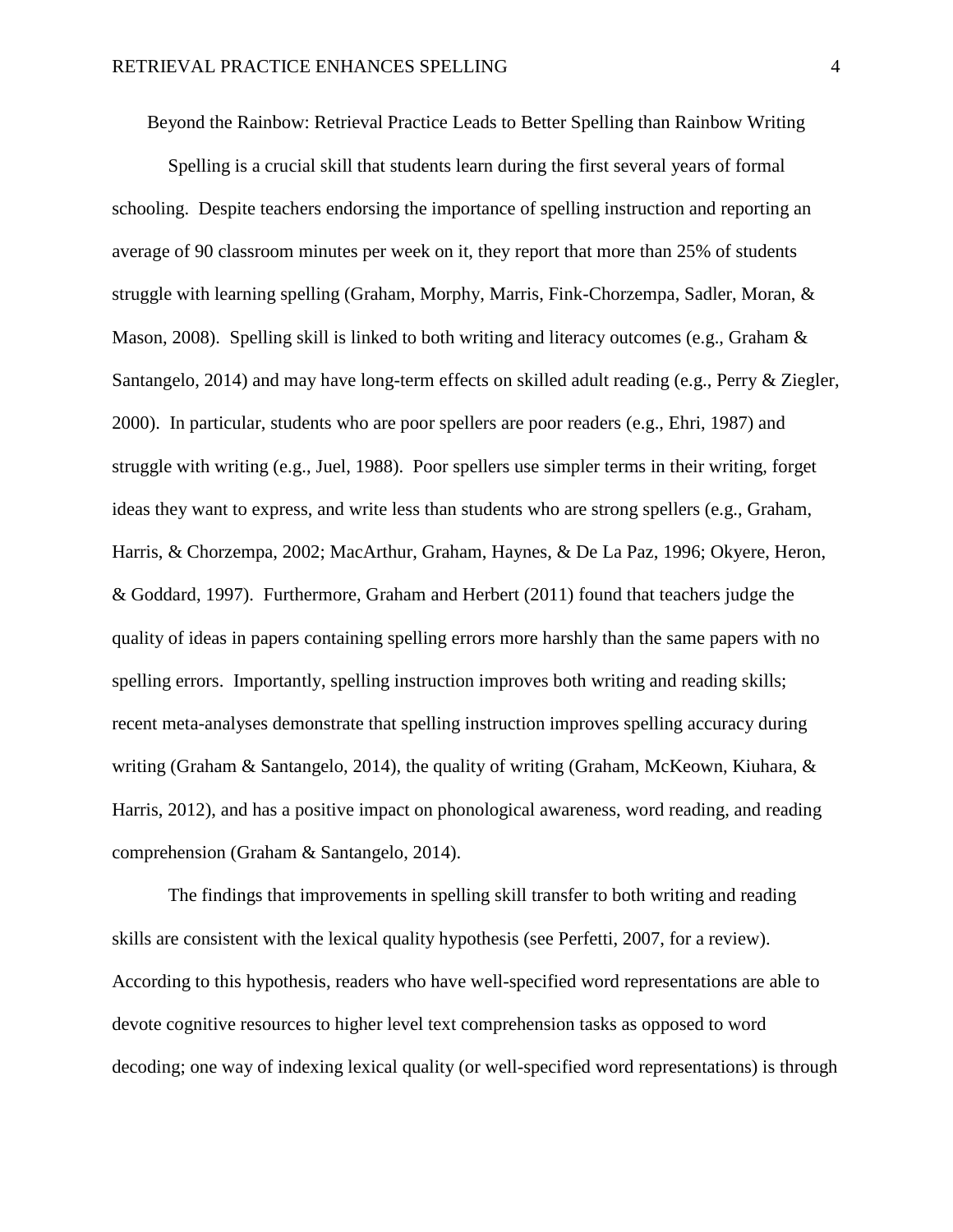assessing spelling skill (e.g., Andrews & Bond, 2009). Similarly, others suggest that strong spelling skills allow writers to focus more on writing processes that include, for example, planning and revising (Berninger, 1999; Graham, 1999).

Further demonstrating the importance of good spelling skills, the impact of spelling difficulty during childhood may persist. For example, Perry and Ziegler (2000) found that skilled adult readers were slower to identify words that are difficult for first graders to learn how to spell (even when controlling for other factors commonly known to influence word identification abilities in adult readers). Furthermore, skilled adult spellers outperform those who are less skilled in different reading measures, even when reading comprehension skills are equivalent (Andrews & Bond, 2009; Veldre & Andres, 2014a; Veldre & Andrews, 2014b).

For all these reasons, investigating which instructional methods lead to the strongest spelling skills is important. In the current study, we examined both the efficacy of and student engagement in two common methods of direct spelling instruction. Direct instruction involves explicit training in word spelling; students engage in activities (either teacher led or independently) designed to improve spelling for assigned lists of words.

The utility of direct instruction has been downplayed by some educational researchers (e.g., Bean & Bouffler, 1987; Brown, 1990; Krashen, 1989, Wilde, 1990) who endorsed a spelling-is-caught approach. For this approach, students learn to spell in an incidental fashion during reading and writing activities. Indeed, students do learn new word spellings following reading and writing, without direct spelling instruction (for reviews, see Graham, 2000; Krashen, 1989). Even so, other educational researchers endorse the use of direct spelling instruction and the majority of teachers report dedicating classroom time to direct spelling instruction activities (e.g., Graham et al., 2008). Perhaps most important, although spelling-is-caught approaches do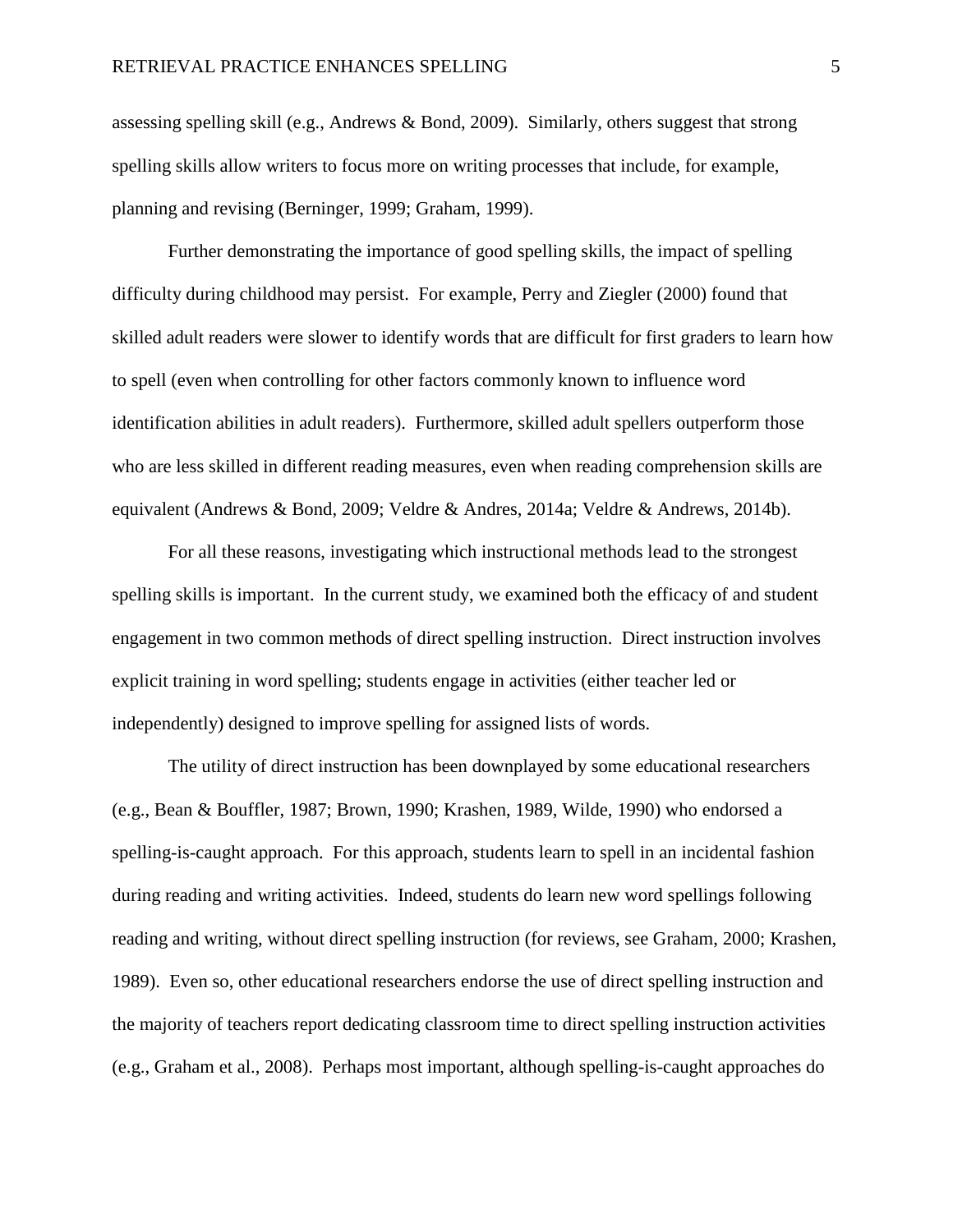improve spelling, Graham and Santangelo (2014) discovered in a meta-analysis of 23 studies that direct spelling instruction leads to more learning than do spelling-is-caught approaches.

 Because direct spelling instruction outperforms spelling-is-caught approaches, we chose to investigate two common methods of direct instruction used in the classroom – *rainbow writing* and *retrieval practice*. Rainbow writing is a relatively new method that involves repeatedly copying spelling words in different colors, creating a rainbow effect. It is related to another commonly used and older technique, copying, in which spelling words are written without changing colors (Cronnell & Humes, 1980; McNeill & Kirk, 2014). Retrieval practice involves taking practice quizzes and then checking produced spellings against correct spellings.

The selection of these two methods was not arbitrary. We selected retrieval practice because experimental studies conducted in the laboratory, involving undergraduate participants for the most part, provide strong evidence that it is an effective way to promote learning in other domains (for reviews of the retrieval practice literature, also known as the testing effect, see Dunlosky, Rawson, Marsh, Nathan, & Willingham, 2013; Roediger & Butler, 2011). Several hypotheses have been proposed to explain the benefits of retrieval practice, including that retrieval enhances semantic elaboration (Carpenter, 2011), that it increases the likelihood learners will use better strategies to encode the correct responses (Pyc & Rawson, 2010; 2012), and that it enhances memory for context that improves subsequent retrieval (Karpicke, Lehman, & Aue, 2014). The mechanisms described in these hypotheses are not mutually exclusive and the positive evidence for each hypothesis suggests that all proposed mechanisms may contribute to retrieval practice benefits in some circumstances. Despite evidence in support of these hypotheses and numerous demonstrations of the robust benefits of retrieval practice, only four studies have examined the influence of retrieval practice on memory in younger elementary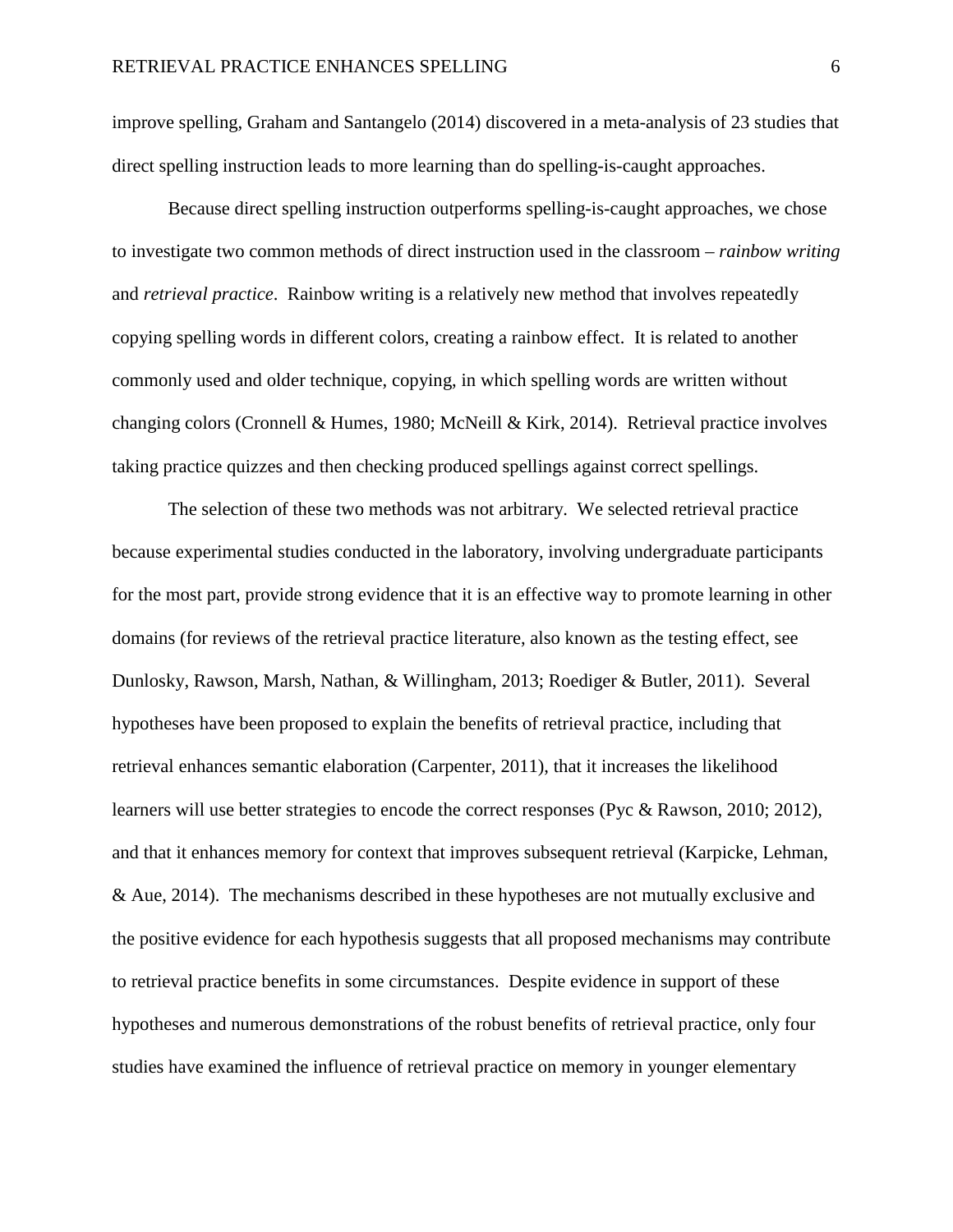school children (Bouwmeester & Verkoeijen, 2011; Fritz, Morris, Nolan, & Singleton, 2007; Gates, 1917; Lipowski, Pyc, Rawson, & Dunlosky, 2014) and results have been mixed. These studies have investigated name learning, list learning, and nonsense syllable learning; none have investigated the influence of retrieval practice in an authentic classroom setting with spelling materials.

 In the spelling instruction literature, several studies report a benefit following a variant of the traditional retrieval practice paradigm (Alber & Walshe, 2004; Grskovic & Belfiore, 1996; McGuffin, Martz, & Heron, 1997; McNeish, Heron, & Okyere, 1992; Wirtz, Gardner, Weber, & Bullara, 1996). Whereas the traditional retrieval practice paradigm involves retrieval practice followed by restudy, these studies used retrieval practice plus self-correction. That is, students engaged in retrieval practice, were shown correct spellings, and then rewrote any misspelled words. Because these studies always used self-correction, it is unclear whether retrieval practice or rewriting the misspelled words correctly improved spelling. Furthermore, all of these studies used very small samples ( $n = 5$  to 6) of students with learning disabilities or identified by teachers as at-risk spellers in grades three or higher – and only descriptive statistics were reported. As such, it is unclear whether retrieval practice is an effective instructional method for typically developing, younger elementary school children when formal spelling instruction begins.

 In contrast to the literature indicating that retrieval practice may be beneficial in teaching children to spell, we are unaware of any empirical investigations evaluating the effectiveness of rainbow writing. Literature searches on ERIC, PsycINFO, and Web of Science produced no results for empirical investigations of the efficacy of rainbow writing. Even without an evidence base, however, rainbow writing appears to be a popular instructional method. It is recommended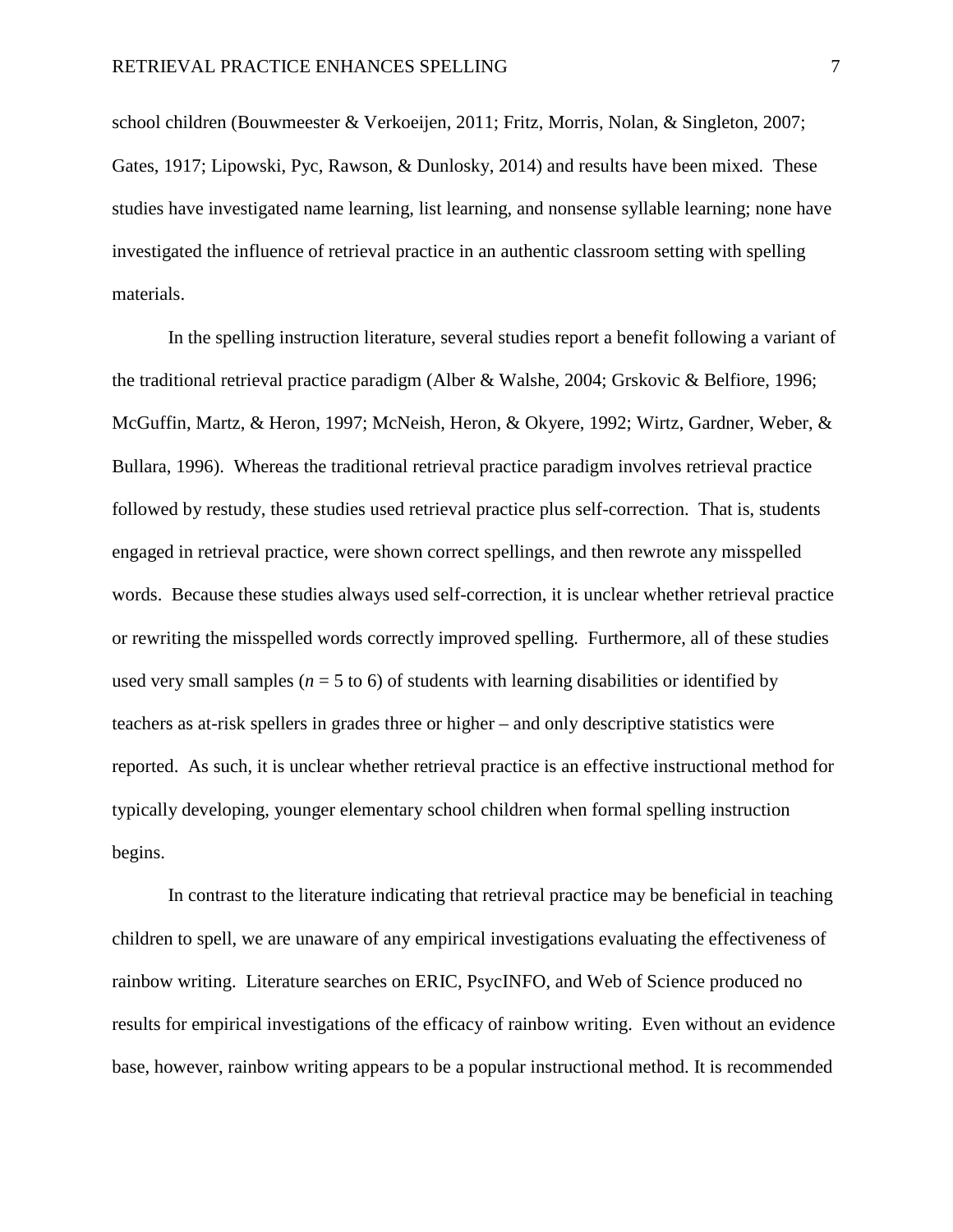for use by the Scholastic Corporation (e.g., Taylor, 2011; Wagstaff, 2009) and as part of a spelling instruction curriculum aimed at appealing to multiple intelligences (Shah & Thomas, 2002), and it is implemented in a popular Daily Five Word Work program (Boushey & Moser, 2006, 2014). Indeed, of the three authors of this paper who have children in elementary school, all have seen their children complete rainbow writing exercises in school. Remarkably, then, it appears that rainbow writing, and likely other instructional tasks, are routinely used in schools with no evidence of efficacy.

 Importantly, rainbow writing may be as (or even more) effective than retrieval practice. First, exposure to correctly spelled words increases the likelihood of producing a correct spelling, whereas exposure to an incorrectly spelled word increases the likelihood of producing a misspelling (e.g., Jacoby & Hollingshead, 1990). Because rainbow writing virtually precludes spelling errors, it may be more effective than retrieval practice, which is likely to include spelling errors<sup>1</sup>. Second, rainbow writing allows students a level of freedom and choice (i.e., color selection, self-paced) not provided with retrieval practice; student choice is associated with improved motivation and learning outcomes (Grolnik & Ryan, 1987; Patall, Cooper, & Wynn, 2010; Ryan & Deci, 2000). Third, rainbow writing modifies the commonly used copying technique (e.g., Cronnell & Humes, 1980; McNeill & Kirk, 2014) by introducing a multisensory component (Shah & Thomas, 2002). Although copying may not be as effective as retrieval practice (Grskovic & Belfiore, 1996; McGuffin, Martz, & Heron, 1997), the multisensory component of rainbow writing may make it more engaging, and thus potentially more effective in the long run, for students.

l

<sup>1</sup>Our data indicate that more correct spellings of a word were produced with rainbow writing (*M*  $= 7.4$ ) than with retrieval practice ( $M = 3$ ).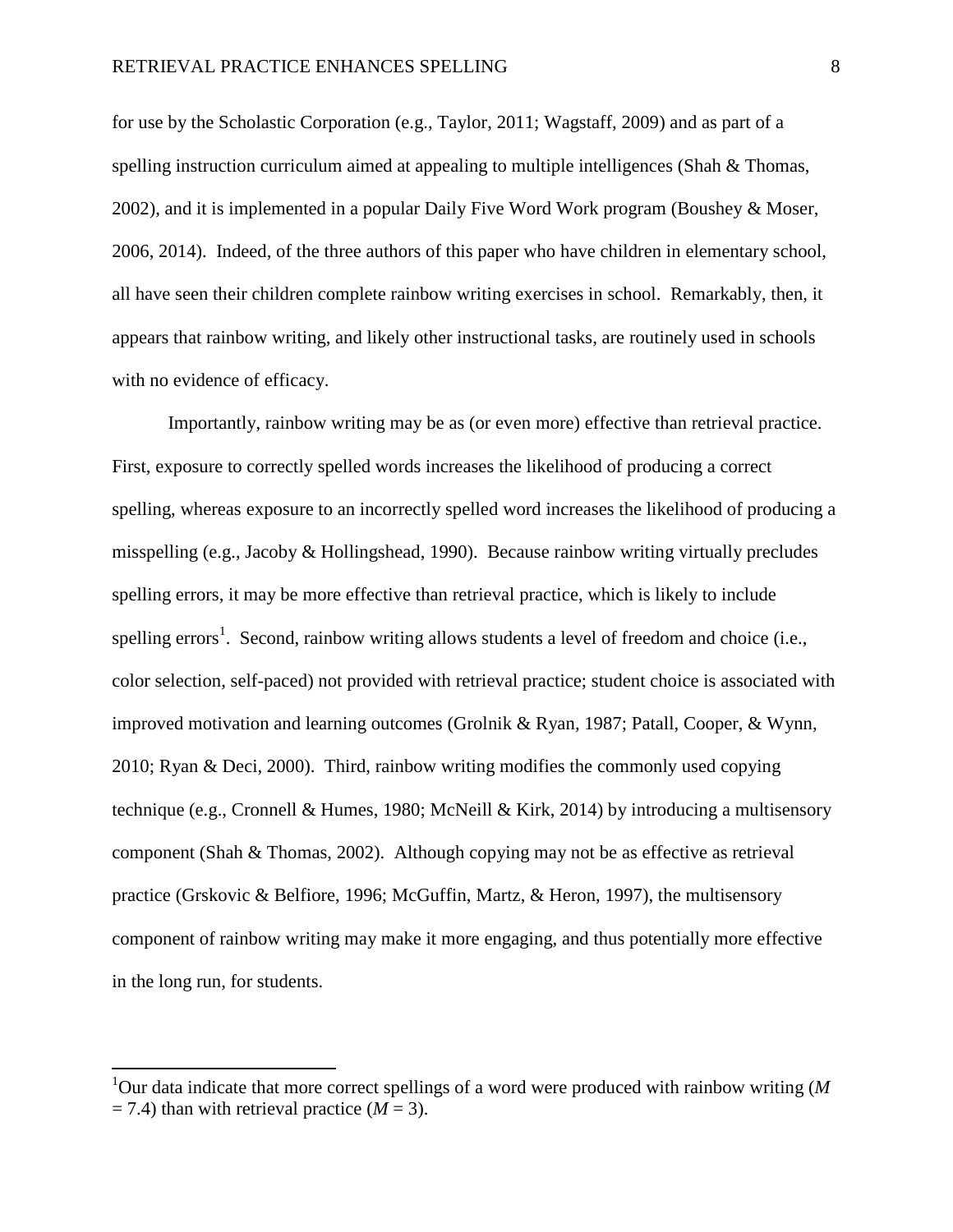Because empirical investigations of the efficacy of retrieval practice and rainbow writing for learning spelling are absent in the literature, we conducted three experiments, with typically developing first- and second-grade children, that directly compared the two instructional methods. In addition to assessing their effectiveness as instructional techniques, we assessed the extent to which they engaged children during practice. Based on the rationale above, one prediction is that both techniques will be equally effective but that rainbow writing will be more interesting to students and hence they will find it more engaging and enjoyable to do. Of course, given the power of retrieval practice over repetition in the larger literature (Dunlosky et al., 2013; Roediger & Butler, 2011), another plausible outcome is that retrieval practice will be more effective. Because competing predictions can be made, we evaluated these predictions by exploring the relative efficacy of these two techniques across multiple experiments.

## **Experiment 1**

## **Method**

**Participants and design.** Fourteen second-grade students (six girls, eight boys) enrolled at an elementary school in Southern California participated in Experiment 1. The sample size used in this experiment (and in the following experiments) was based upon the number of available students in participating classrooms; all available students were included in the sample. The design was a 2 (spelling practice: rainbow writing, retrieval practice) x 2 (test: one-day retention, five-week retention) within-participant design.

**Materials and procedure.** Materials included 20 words which were selected from a list provided by the teacher (see Appendix A). These words came from materials that students were to be taught and tested on after the experiment was complete, later in the academic year. The 20 words were split into two 10-word lists; one list was practiced with rainbow writing and one with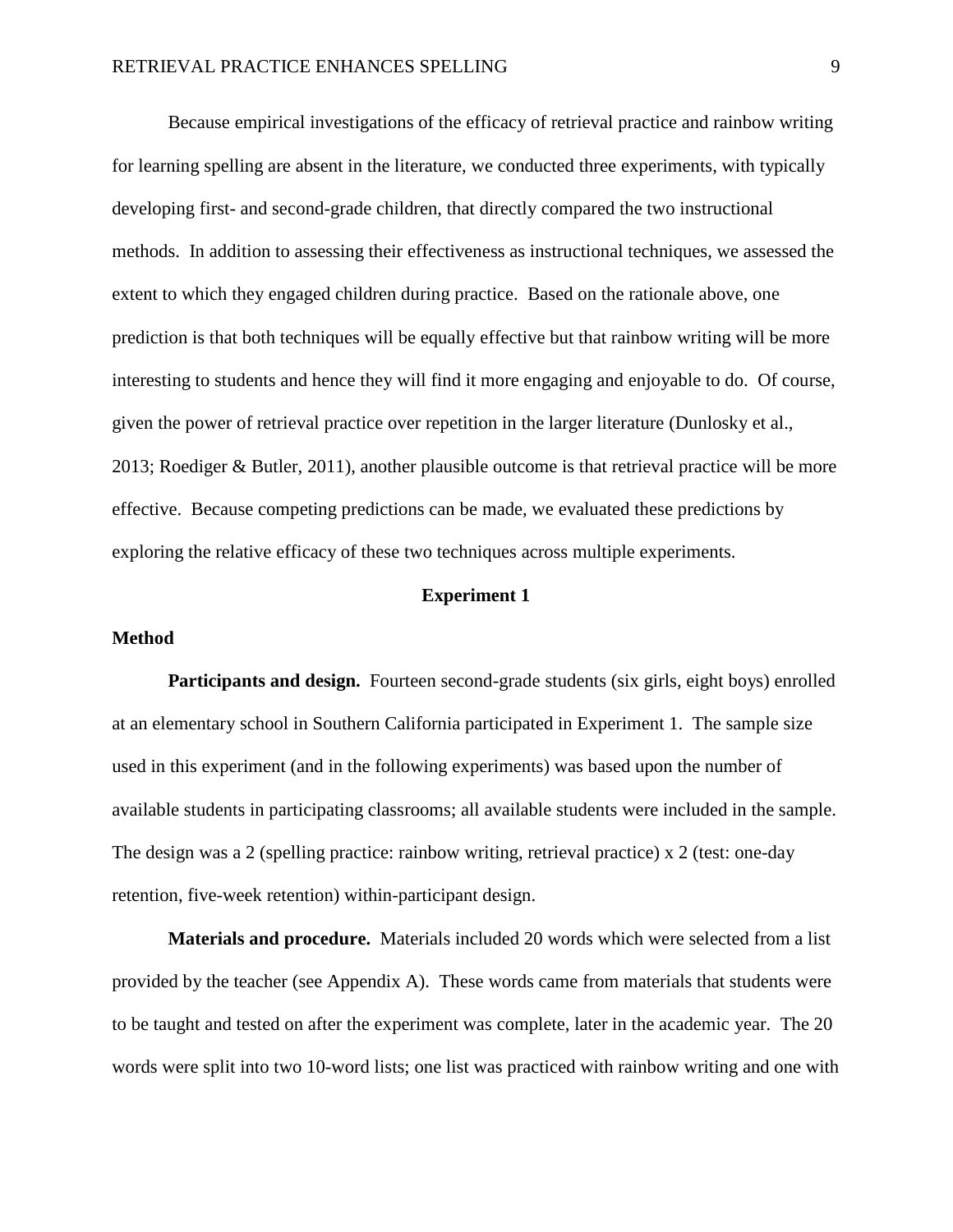retrieval practice. Students were randomly split into two groups so that list assignment to type of spelling practice was counterbalanced.

 For rainbow writing, students were provided with worksheets with the practice words printed and several crayons of varying colors. They were instructed to complete the worksheets by writing each word several times, in the colors of their choosing. The research assistant demonstrated the procedure on a white board, writing a single word several times in various colors before students began. They were given 10 minutes to complete the rainbow writing activity and they worked continuously at their own pace throughout each trial.

 For retrieval practice, the research assistant explained the procedure and then read a list of 10 words, one at a time (each repeated once). Students wrote each word on worksheets provided by the research assistant. After all 10 words were presented, the research assistant wrote the correct spellings of the words on a white board for students to view. Students marked any incorrectly spelled words with an X and marked correctly spelled words with a check mark. Students then turned their worksheets over, words were erased from the white board, and the process began again, repeating until time elapsed. Retrieval practice, like rainbow writing, lasted for 10 minutes.

 Students participated in both types of spelling practice over two consecutive days, with one 10 minute block for each practice activity on each day. In addition to counterbalancing word list across practice type, the order of practice was counterbalanced across practice days and each student group.

 Students completed two retention tests. One was given one day following the practice sessions; one was given five weeks later. For the tests, students had blank paper and pencils. All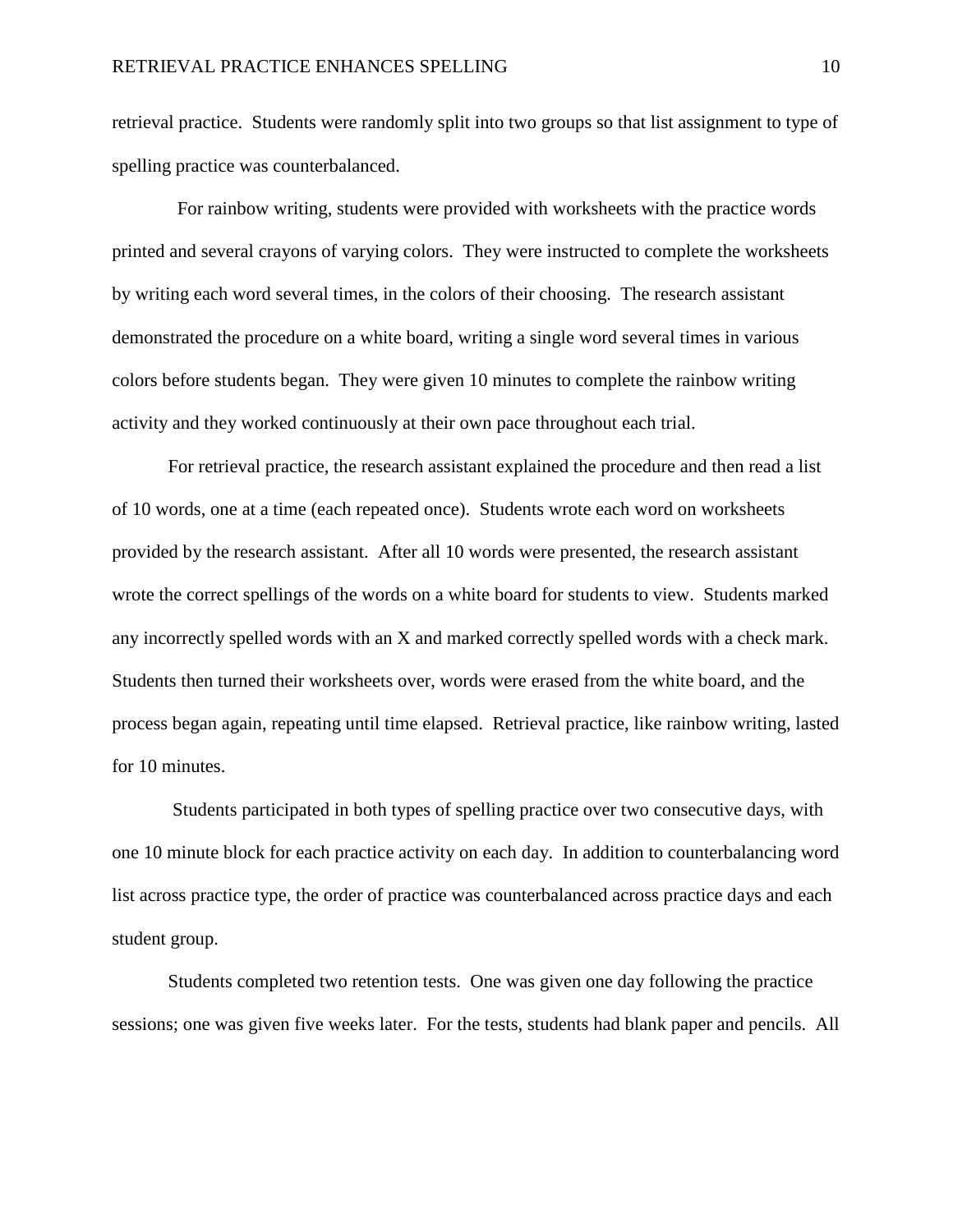20 practiced words were presented in random order. Similar to the retrieval practice phase, each word was read twice for students to spell.

 In addition to the retention tests, students also completed a questionnaire regarding each of the practice methods immediately following the first retention test (see Appendix B). The questionnaire contained three questions in which students chose between rainbow writing and retrieval practice; they concerned which task the students would choose to do in the future, which task was more fun, and which task helped them learn more. The questionnaire also contained four questions in which students used a five-point Likert scale for responding; two questions were about rainbow writing and two were about retrieval practice. Students rated how much they liked and learned from each method. In all experiments, if students had a question about the questionnaire, a research assistant answered them to ensure they understood the task.

## **Results**

In the interest of focusing on statistical analyses necessary to answer our specific research questions, below we report only the planned comparisons. However, outcomes of the repeated measures analyses of variance (ANOVAs) for all experiments are reported in Table 1.

**Spelling accuracy.** As illustrated by Figure 1, retrieval practice produced more learning than rainbow writing, both on the test one day following the practice sessions,  $t(13) = 2.31$ ,  $p =$ .038,  $d = .60$ , and on the retention test five weeks later,  $t(13) = 2.75$ ,  $p = .017$ ,  $d = .48$ .

**Questionnaires.** Descriptive statistics for the self-report questionnaires are listed in Table 2. When asked to choose between retrieval practice and rainbow writing, a larger percentage of students chose retrieval practice over rainbow writing; they preferred it as a future instructional method, endorsed learning more from it, and liked it more. However, note that the sample sizes in this experiment as well as in Experiments 2 and 3 were relatively small, so none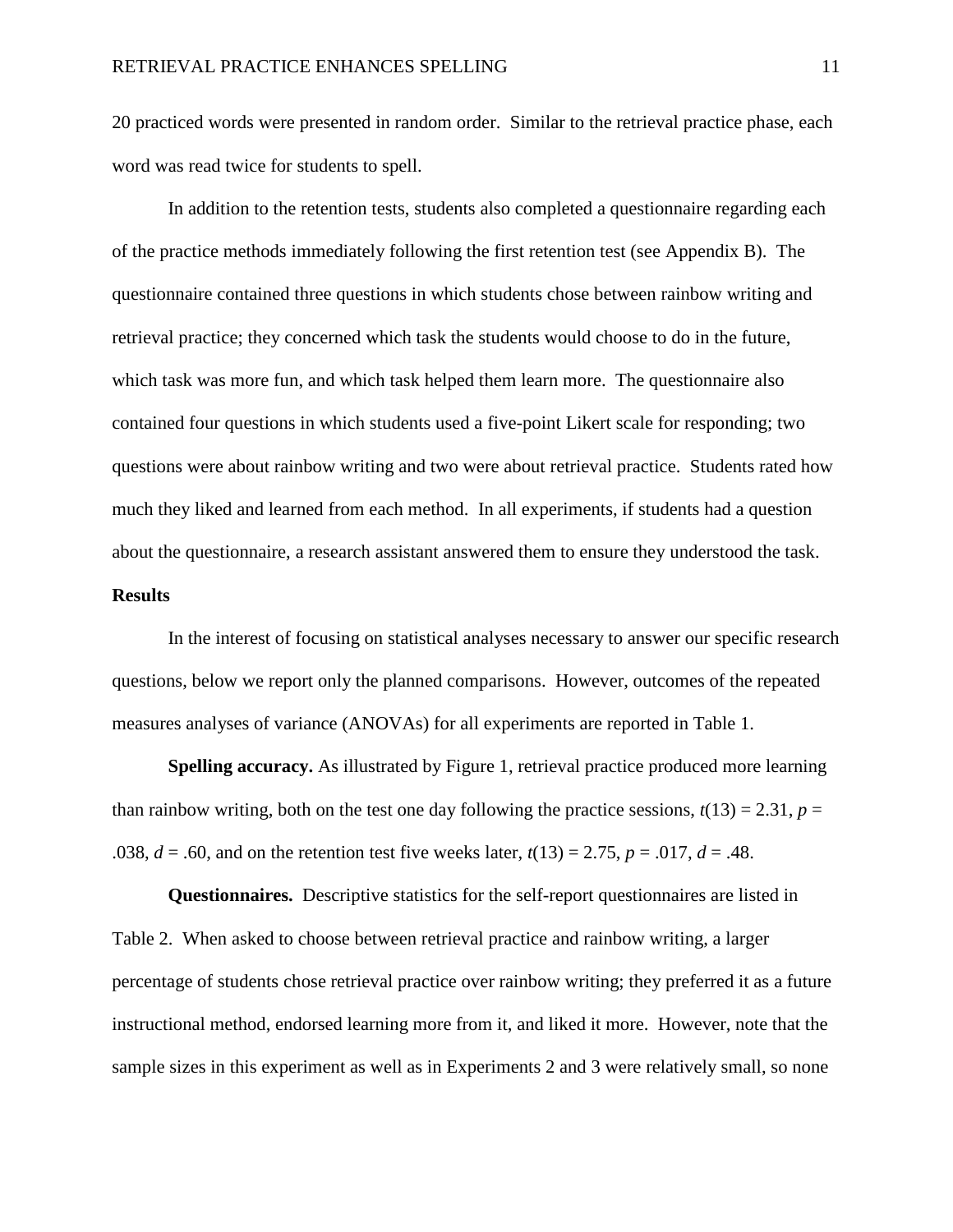alone provided enough power to reveal a significant effect using this relatively insensitive measure based on binary (yes/no) responses; thus, we combined data for the first three questionnaire questions across experiments and report the inferential statistics in the General Discussion. When asked to report the degree to which they liked and learned from each instructional method on its own (i.e., not as a comparison between methods), retrieval practice was rated higher than rainbow writing for both liking,  $t(13) = 2.11$ ,  $p = .055$ ,  $d = .98$ , and learning,  $t(13) = 3.31$ ,  $p = .006$ ,  $d = 1.14$ .

## **Experiment 2**

 The purpose of Experiment 2 was to replicate and extend results from Experiment 1 with a new sample of second-graders from a different geographic region. Again, we were interested in comparing the efficacy of retrieval practice and rainbow writing. In this experiment, we included a pretest to assess the amount of learning that occurred during training.

## **Method**

**Participants and design.** Sixteen second-graders (eight girls, eight boys) enrolled in an elementary school in Northeast Ohio participated in Experiment 2. The design was a 2 (test: pretraining, post-training) x 2 (spelling practice: rainbow writing, retrieval practice) withinparticipant design.

**Materials and procedure.** As in Experiment 1, spelling materials were selected from a list provided by the teacher (see Appendix A); items were selected from a list of words used by the school district that were expected to be learned during the next academic year. The questionnaire was identical to that used in Experiment 1. The procedure was identical to that of Experiment 1, with the following three exceptions. First, to assess baseline performance before spelling practice began, students were administered a pre-test of all 20 spelling words in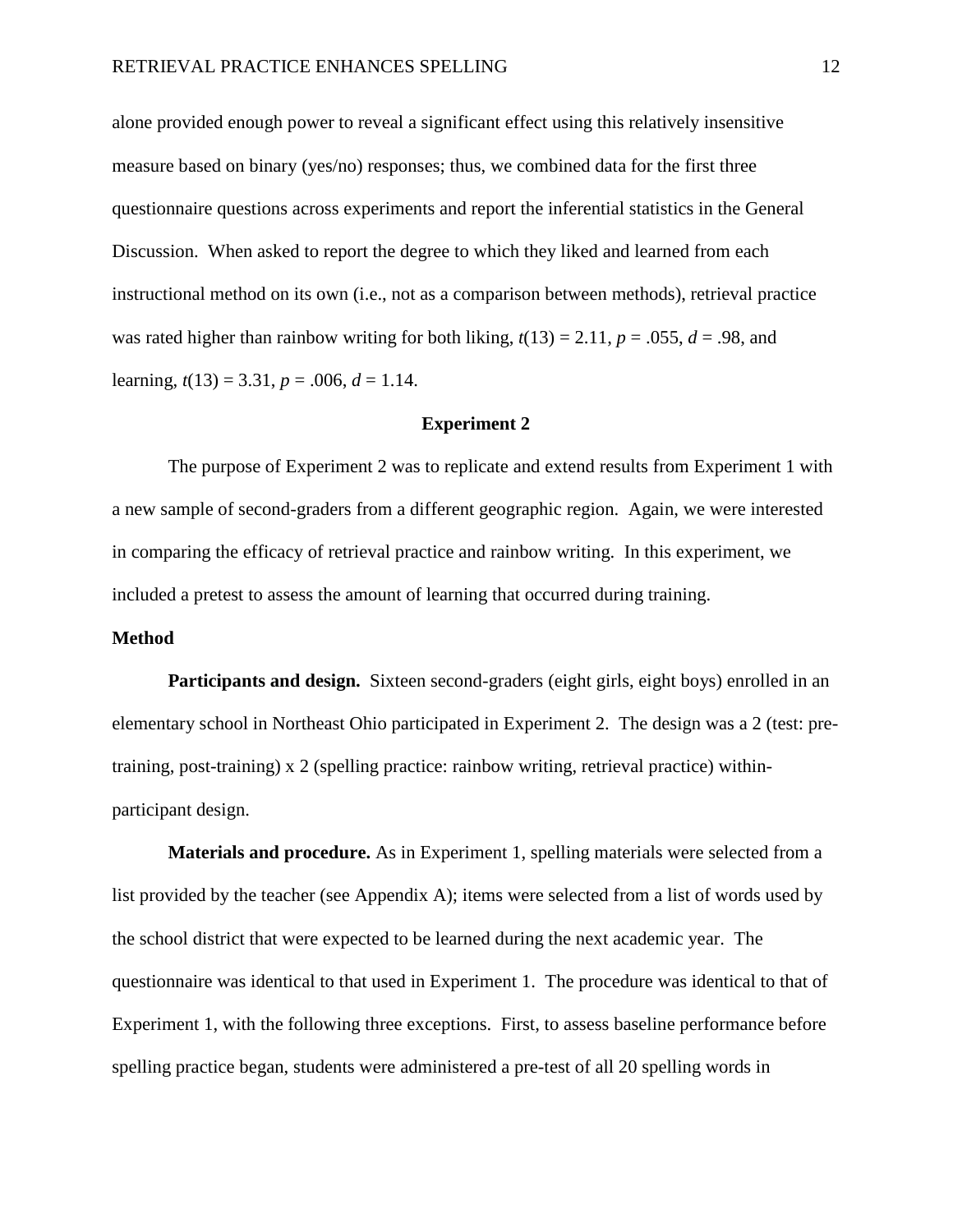randomized order. Second, there was no five-week retention test; the test was administered one day following the practice sessions. Third, the order in which items were presented during each day's practice phase was randomized to reduce the possibility that students had more practice with some words than others. Because rainbow writing was self-paced, it is possible that the difference in accuracy observed between rainbow writing and retrieval practice in Experiment 1 was due to students only focusing on the first several words of the list and not practicing the end items<sup>2</sup>.

## **Results**

 $\overline{a}$ 

 **Spelling accuracy.** Comparisons of pre-training and post-training test performance indicate that both rainbow writing and retrieval practice produced learning,  $t(15) = 3.74$ ,  $p =$ .002,  $d = .60$  and  $t(15) = 6.32$ ,  $p < .001$ ,  $d = 1.13$ , respectively. Furthermore, as illustrated in Figure 2, the benefits of retrieval practice were larger than the benefits of rainbow writing, *t*(15)  $= 2.78, p = .014, d = .47.$ 

**Retrieval practice.** We also retained students' retrieval practice data to examine spelling accuracy during training<sup>3</sup>. On each training day, students completed two retrieval practice attempts. On both days, accuracy improved from the first to second retrieval attempt (see Table 3),  $t(13) = 3.51$ ,  $p = .004$ ,  $d = 0.88$  (day 1) and  $t(13) = 2.35$ ,  $p = .035$ ,  $d = 0.49$  (day 2).

**Self-report questionnaires.** Similar to Experiment 1, students rated retrieval practice as high as or higher than rainbow writing (see Table 2). A larger percentage of students again preferred it as a future instructional method, endorsed learning more from it, and liked it more.

 $^{2}$ Only one student failed to practice all items with rainbow writing; two items were unpracticed. On average, each item was practiced nine times. Thus, observed differences in accuracy for retrieval practice and rainbow writing on the final test are unlikely due to insufficient practice with all items in the rainbow writing condition.

 $3$ Two participants' data were misplaced. Thus, analyses include data from 14 students.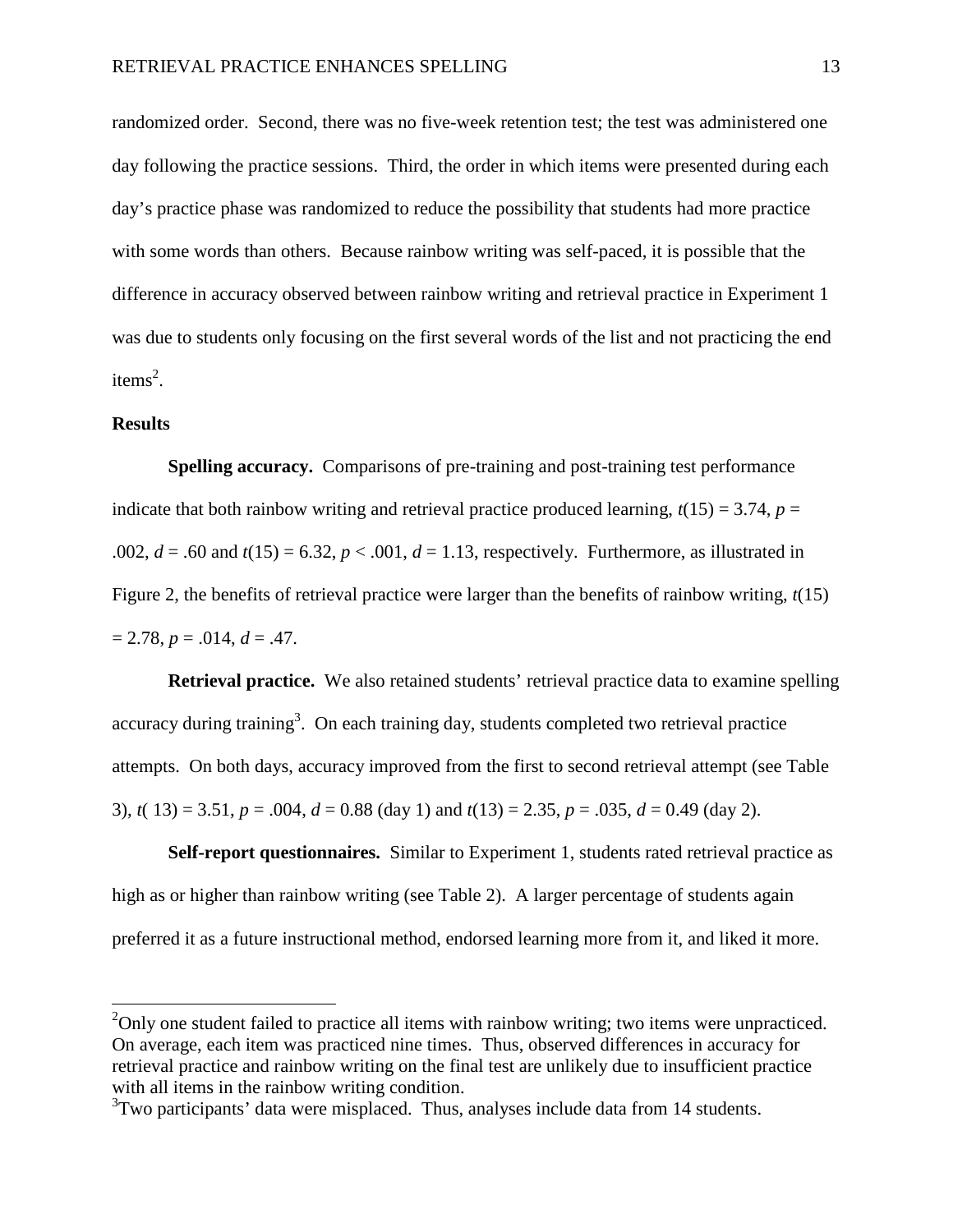When asked to report how much they liked and learned from each instructional method on its own, the differences between retrieval practice and rainbow writing were nonsignificant, although in the same direction as in Experiment 1,  $t(15) = 1.38$ ,  $p = .189$ ,  $d = .59$ ,  $t(15) = 1.41$ ,  $p = .189$  $=$  .178,  $d = .58$ , respectively.

## **Experiment 3**

 In Experiment 3, we sought to replicate and extend our findings with a younger sample of students for two reasons. First, baseline performance on the pre-training test was relatively high in Experiment 2 ( $M = 62.8\%$ ,  $SD = 31$ )<sup>4</sup>. As such, the 28.8% improvement in performance following retrieval practice (compared with 15.6% following rainbow writing) may reflect an underestimate of the advantage for retrieval practice given possible ceiling effects. In fact, not only was overall performance at 90% after retrieval practice, but 56.3% of the students in Experiment 2 had perfect accuracy on items following retrieval practice. Thus, the nearly twofold benefit of retrieval practice over rainbow writing we observed may not accurately reflect the advantage of retrieval practice over rainbow writing. Because first grade is when formal spelling instruction typically begins, we expected baseline performance to be lower. With lower baseline performance, we may observe an even greater benefit of retrieval practice over rainbow writing. Second, only two studies have examined the effects of retrieval practice (both in non-spelling task domains) with first graders (Gates, 1917; Lipowski et al., 2014) and results were mixed. Thus, it is unclear whether retrieval practice would yield the same benefits for first graders as was established for second graders in the first two experiments.

## **Method**

 $\overline{a}$ 

 $4$ Using the first round of retrieval practice in Experiment 1 as a baseline measure, performance was relatively high ( $M = 66.9\%$ ,  $SD = 22$ ), similar to Experiment 2.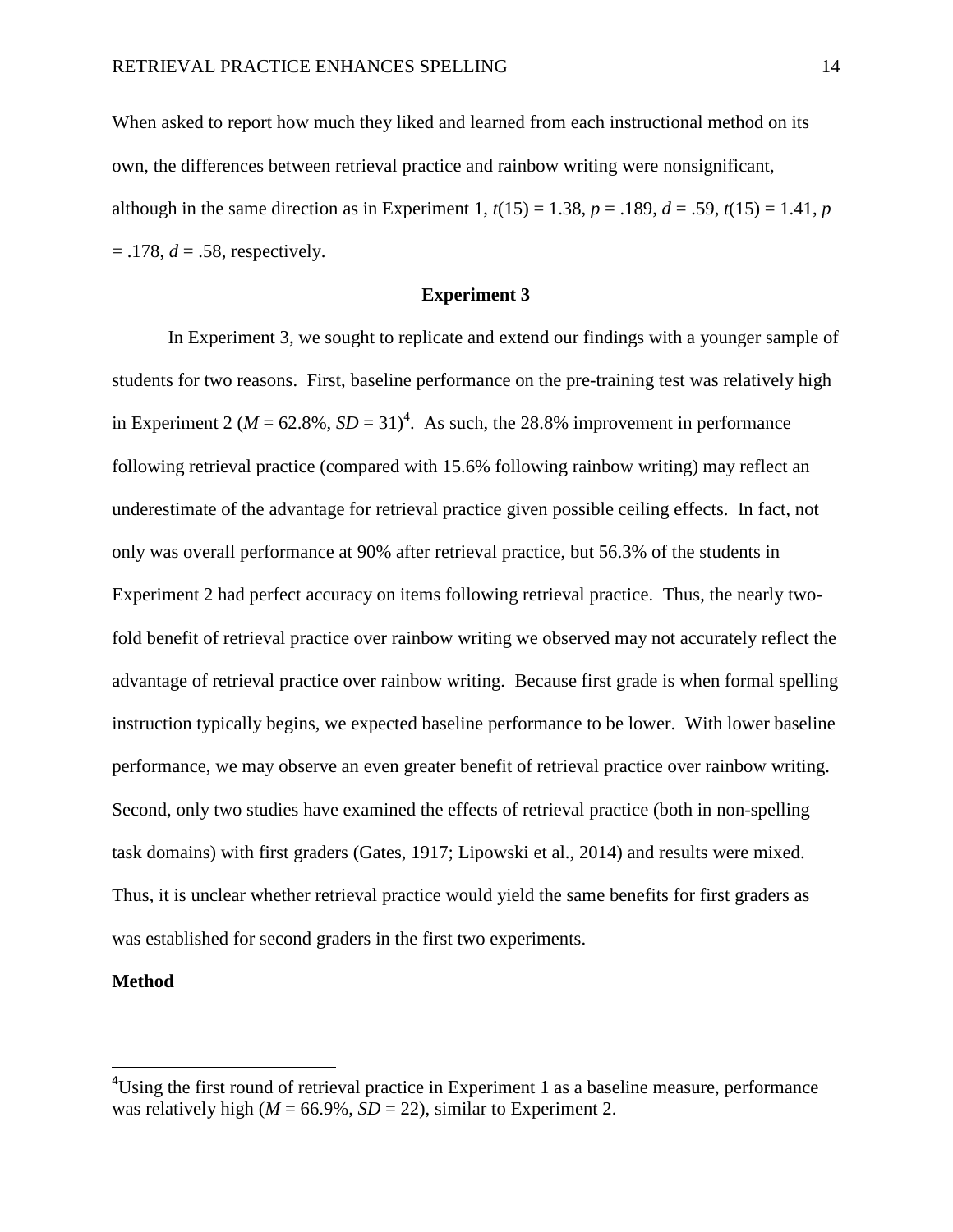**Participants and design.** Twelve first-graders (nine girls, three boys) from the same school in Northeast Ohio (as reported in Experiment 2) participated in Experiment 3. The design was identical to that of Experiment 2.

**Materials and procedure.** Again, spelling materials were selected from a list provided by the teacher (see Appendix A) and the questionnaire was identical to those used in Experiments 1 and 2. The procedure was identical to that of Experiment 2.

## **Results**

 $\overline{a}$ 

**Spelling accuracy.** Results replicated Experiment 2 (see Figure 3). Both rainbow writing and retrieval practice produced learning,  $t(11) = 2.303$ ,  $p = .042$ ,  $d = .29$  and  $t(11) = 6.50$ ,  $p <$ .001,  $d = 1.04$ , respectively. Furthermore, the benefits of retrieval practice (34% gain) were again larger than the benefits of rainbow writing (9% gain),  $t(11) = 5.61$ ,  $p < .001$ ,  $d = .69<sup>5</sup>$ .

**Retrieval practice.** As in Experiment 2, spelling accuracy increased from the first to second retrieval practice attempts on both days (see Table 3),  $t(11) = 3.56$ ,  $p = .004$ ,  $d = 0.41$ (day 1) and  $t(11) = 4.10$ ,  $p = .002$ ,  $d = 0.44$  (day 2).

**Self-report questionnaires.** Although an equal proportion of students chose each method when asked to choose between rainbow writing and retrieval practice as a future instructional method, a larger percentage of students endorsed both liking and learning more from retrieval practice (see Table 2). When not choosing between methods, but rating how much they liked and learned from each method, students endorsed more learning from retrieval practice than rainbow writing,  $t(11) = 2.87$ ,  $p = .015$ ,  $d = 1.23$ . As in Experiment 2, although

 $<sup>5</sup>$  Similar to Experiment 2, only one student failed to practice all items with rainbow writing; two</sup> items were unpracticed. On average, items were practiced with rainbow writing 6.5 times. Thus, the nearly threefold gain produced by retrieval practice over rainbow writing is unlikely due to a failure in practicing items during rainbow writing.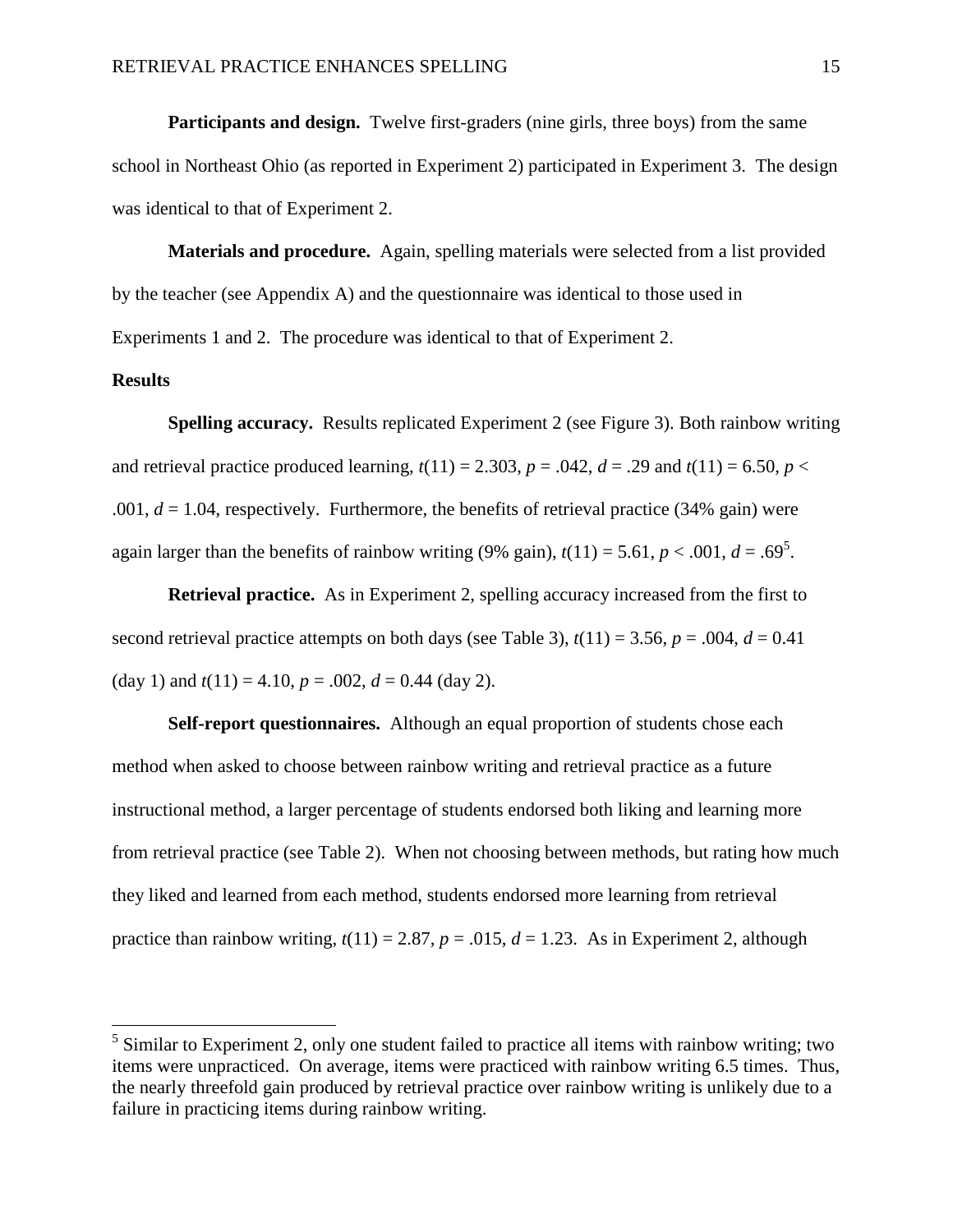retrieval practice was rated numerically higher than rainbow writing, this difference in student ratings of liking was not significant,  $t(11) = 1.30$ ,  $p = .220$ ,  $d = .63$ .

## **General Discussion**

 In three experiments, we consistently found that retrieval practice promotes student learning more than rainbow writing. In Experiment 1, spelling accuracy was 10% higher following retrieval practice than following rainbow writing and the benefit remained stable over a five-week delay. Experiment 2 replicated Experiment 1; spelling accuracy following retrieval practice was 9% higher than following rainbow writing. Finally, in Experiment 3, with reduced baseline performance, spelling accuracy following retrieval practice was 22% higher than following rainbow writing. These results constitute the first empirical investigation regarding the relative efficacy of rainbow writing and retrieval practice as instructional methods for spelling. Furthermore, the benefit in learning afforded by retrieval practice did not come at the expense of children's enjoyment; students rated retrieval practice to be as or more preferable than rainbow writing.

Our results also uniquely contribute to the testing effect literature. Publications about the testing effect with young elementary school children represent a small, but growing, literature (Bouwmeester & Verkoeijen, 2011; Fritz et al., 2007; Gates, 1917; Lipowski et al., 2014). Adding to the several demonstrations of the testing effect with older elementary and middle school children using applied, course relevant concepts (e.g., Karpicke, Blunt, Smith, & Karpicke, 2014; Lipko-Speed, Dunlosky, & Rawson, in press; Metcalfe, Kornell, & Son, 2007; Roediger, Agarwal, McDaniel, & McDermott, 2011), our results constitute the first demonstration of the benefits of retrieval practice for young elementary students in an authentic classroom setting. These data also provide a somewhat unusual and surprising *concordance*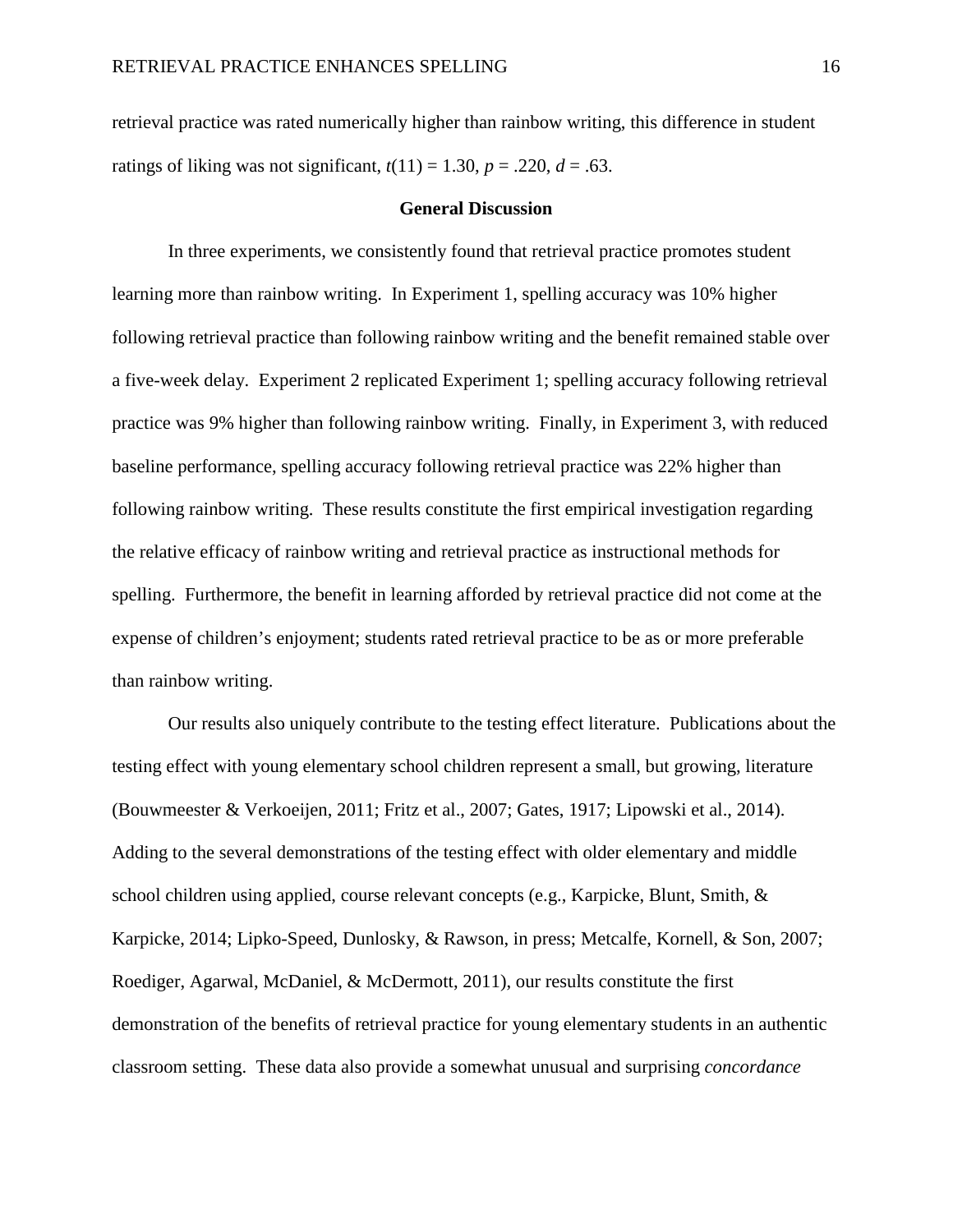between performance and metacognitive awareness, which is not common in the adult testing effect literature (e.g., Roediger & Karpicke, 2006). In Experiments 1 and 3, students rated learning as higher from retrieval practice than from rainbow writing; the trend, although nonsignificant, was in the same direction in Experiment 2. Furthermore, when combining questionnaire data from all three experiments, when students had to choose between retrieval practice and rainbow writing, retrieval practice was chosen as the superior learning method,  $\chi^2$  = 4.67,  $p = .031$ . In the only other study with young elementary students that assessed beliefs about learning (Lipowski et al., 2014), only third graders believed retrieval practice was superior to restudying; first graders endorsed learning more from restudying than retrieval practice, similar to findings in the adult testing effect literature. Here, though, both the first and second graders endorsed retrieval practice as the superior learning method. (Across the three experiments, students also chose retrieval practice over rainbow writing as a preferred future practice method,  $\chi^2 = 3.43$ ,  $p = .064$ , and endorsed liking it more,  $\chi^2 = 13.71$ ,  $p < .001$ .)

 Our findings have straightforward implications for improving spelling instruction; namely, retrieval practice promotes better learning than rainbow writing. However, teachers report using a variety of spelling activities (Graham et al., 2008; McNeill & Kirk, 2014) and many intervention studies report using multi-component spelling instruction (e.g., Berninger, Vaughan, Abbott, Begay, Byrd, Curtin, et al., 2002; Graham et al., 2002; Kirk & Gillon, 2009). Aside from the instructional methods we investigated, other common methods include alphabetizing, writing-saying, finding the missing letter, unscrambling the letters, word searches, and dictionary work. As such, programmatic and parametric research is needed to examine which instructional activities among the variety used promote the best learning as well as which combination(s) of activities promote the best learning. For example, retrieval practice may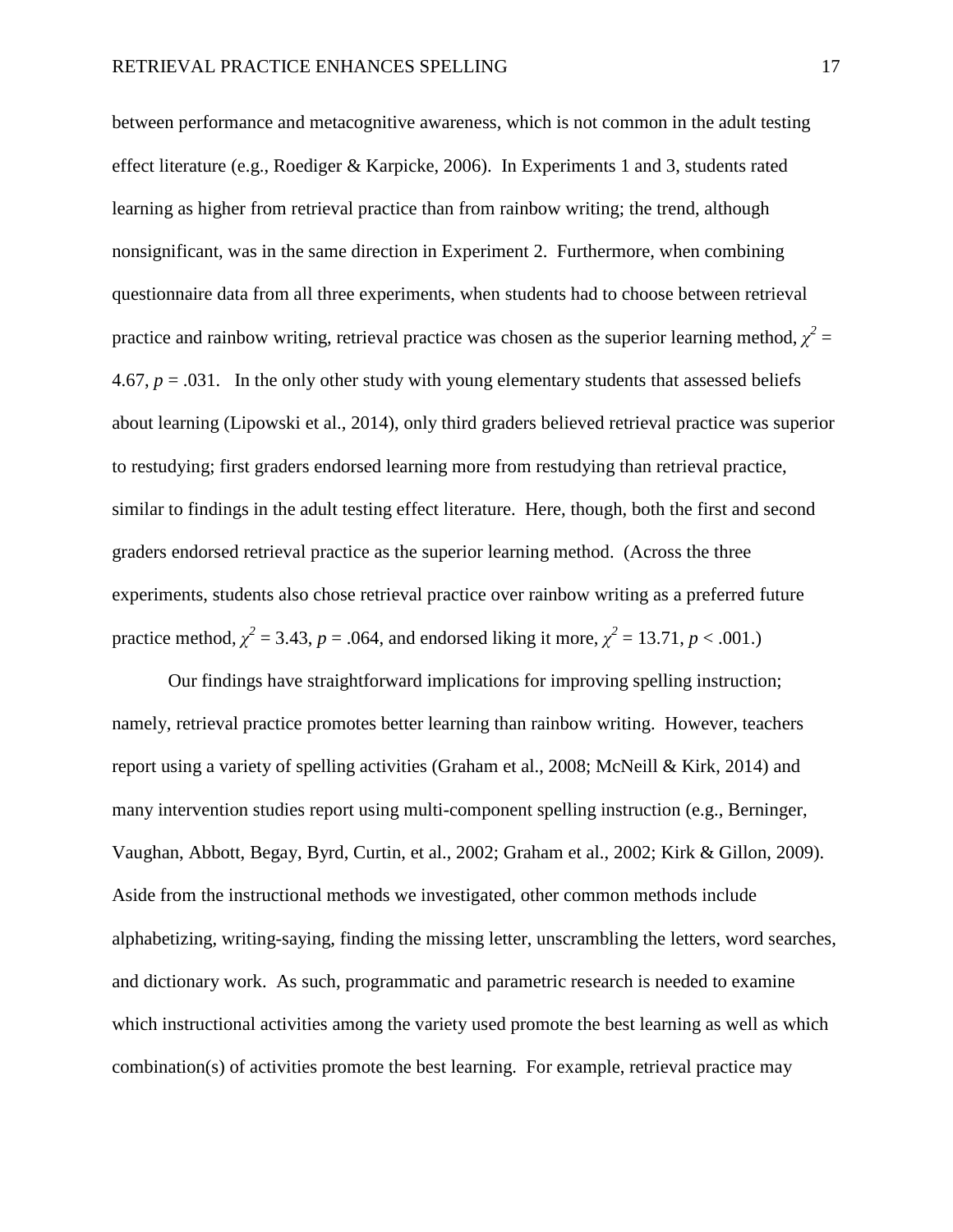produce more learning if preceded by another activity like rainbow writing or unscrambling the letters, so as to ensure some successful retrieval of word spellings during practice. That is, retrieval practice followed by feedback may not be as effective when retrieval performance during practice is low (Karpicke et al., 2014; Smith & Karpicke, 2014). In the present case (Table 3), the students did show retrieval success during practice trials, but an activity which promotes initial learning gains prior to engaging in retrieval practice may provide the best outcomes, particularly for students struggling to learn spelling.

More generally, in terms of educational practice, these results demonstrate the importance of empirical evidence for instructional techniques. When teachers seek to maximize the efficiency and effectiveness of classroom practices, they are often faced with a wide array of choices, sometimes with little more than their intuitions to guide them. Presumably, the use of rainbow writing has become popular precisely because it is believed to be more enjoyable for students. Our results indicate that is not the case. These findings serve as an important reminder that even when teaching methods have been developed to be fun and innovative, claims that they are educationally beneficial and that children find them appealing require (causal) empirical support (see Reinhard, Haring, Levin, Patall, & Robinson, 2013).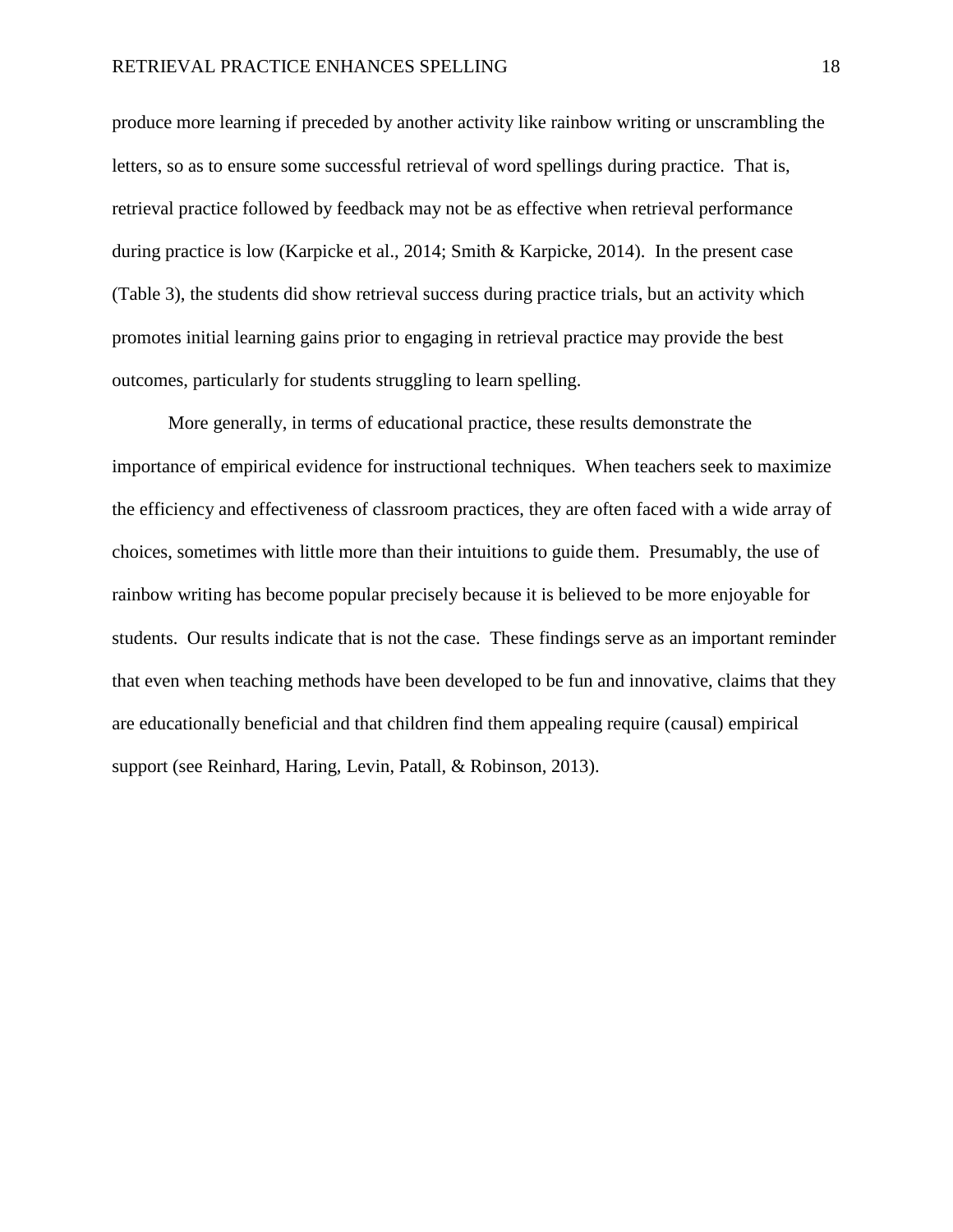#### References

- Alber, S.R. & Walshe, S.E. (2004). When to self-correct spelling words: A systematic replication. *Journal of Behavioral Education, 13*, 51-66.
- Andrews, S. & Bond, R. (2009). Lexical expertise and reading skill: Bottom-up and top-down processing of lexical ambiguity. *Reading and Writing, 22,* 687-711.
- Berninger, V. (1999). Coordinating transcription and text generation in working memory during composing: Automatic and constructive processes. *Learning Disability Quarterly, 22*, 99–112.
- Berninger, V. W., Vaughan, K., Abbott, R. D., Begay, K., Coleman, K. B., Byrd, K., Curtin, G., Hawkins, J., M., & Graham, S. (2002). Teaching spelling and composition along and together: Implications for the simple view of writing. *Journal of Educational Psychology, 94,* 291-304. doi: 10.1037/0022-0663.94.2.291
- Bean, W., & Bouffler, C. (1987). *Spell by Writing.* Portsmouth, NH: Heinemann.
- Boushey & Moser (2014). *The Daily 5: Fostering Literacy Independence in the Elementary Grades* (2<sup>nd</sup> ed). Portland, ME: Stenhouse Publishers.
- Boushey & Moser (2006). *The Daily 5: Fostering Literacy Independence in the Elementary Grades*. Portland, ME: Stenhouse Publishers.
- Bouwmeester, S., & Verkoeijen, P. P. J. L. (2011). Why do some children benefit more from testing than others? Gist trace processing to explain the testing effect. *Journal of Memory and Language, 65,* 32-41.
- Brown, A. (1990). A review of recent research on spelling. *Educational Psychology Review 2,* 365-397.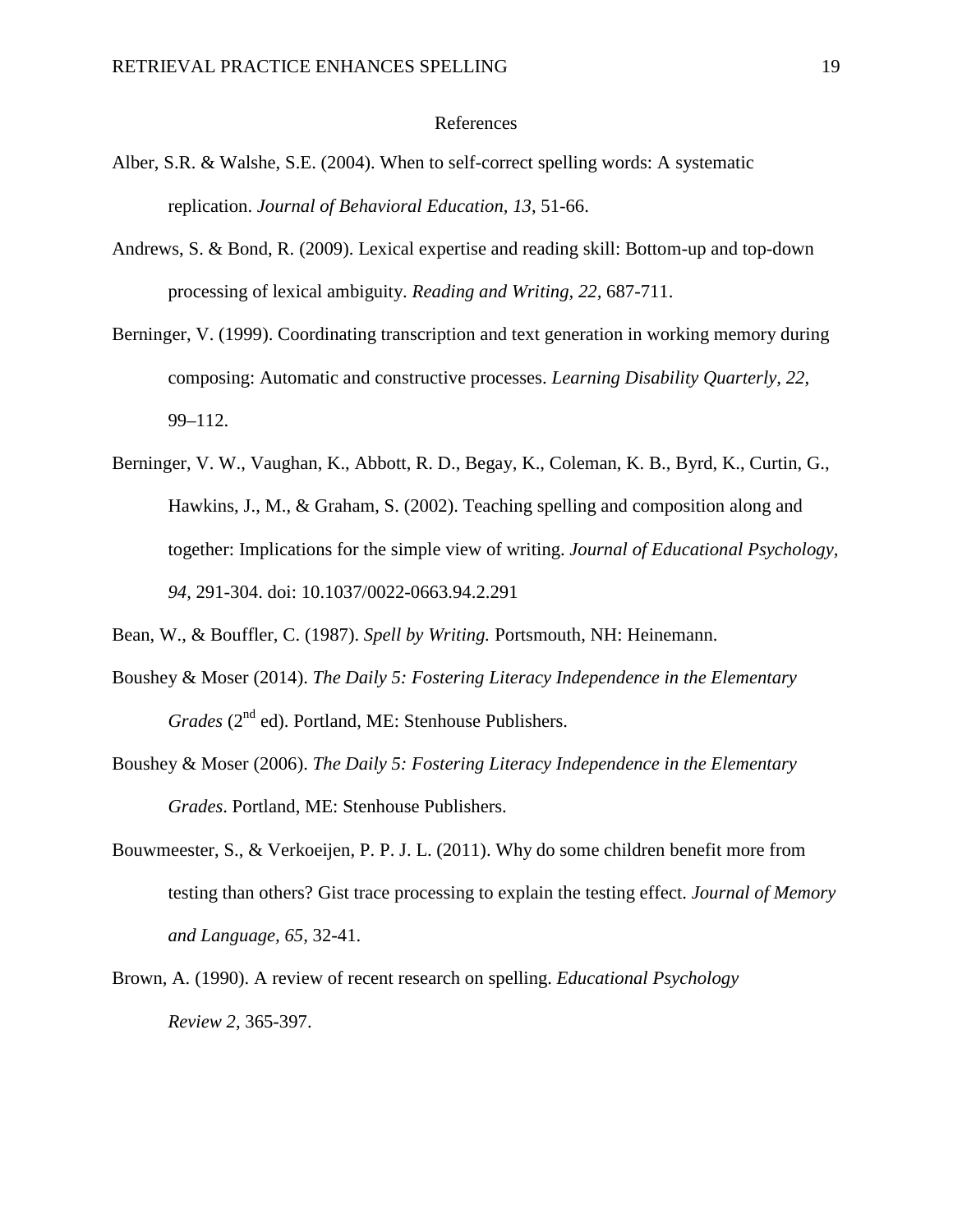- Carpenter, S. K. (2011). Semantic information activated during retrieval contributes to later retention: Support for the mediator effectiveness hypothesis of the testing effect. *Journal*  of Experimental Psychology: Learning, Memory, and Cognition, 37, 1547-1552.
- Cronnell, B., & Humes, A. (1980). Elementary spelling: What's really taught. *Elementary School Journal, 81,* 59-64.
- Dunlosky, J., Rawson, K. A., Marsh, E. G., Nathan, M. J., & Willingham, D. T. (2013). Improving students' learning with effective learning techniques: Promising directions from cognitive and educational psychology. *Psychological Science in the Public Interest, 14,* 4-58.
- Ehri, L. (1987). Learning to read and spell words. *Journal of Reading Behavior, 19*, 5–31.
- Flowerday, T., & Schraw, G. (2000). Teacher beliefs about instructional choice: A phenomenological study. *Journal of Educational Psychology, 92,* 634–645.
- Fritz, C. O., Morris, P. E., Nolan, D., & Singleton, J. (2007). Expanding retrieval practice: An effective aid to preschool children's learning. *The Quarterly Journal of Experimental Psychology, 60,* 991-1004.
- Gates, A. I. (1917). Recitation as a factor in memorizing. *Archives of Psychology, 6* (Serial No. 40).
- Gerber, M. M., & Hall, R J. (1987). Information processing approaches to studying spelling deficiencies. *Journal of Learning Disabilities, 20*, 34-42.
- Goddard, Y.L. & Heron, H.E. (1998). Pleaze, teacher, help me learn to spell better: Teach me self-correction. *Teaching Exceptional Children, 30, 38-43.*
- Graham, S. (2000). Should the natural learning approach replace spelling instruction. *Journal of Educational Psychology, 92, 235-247.*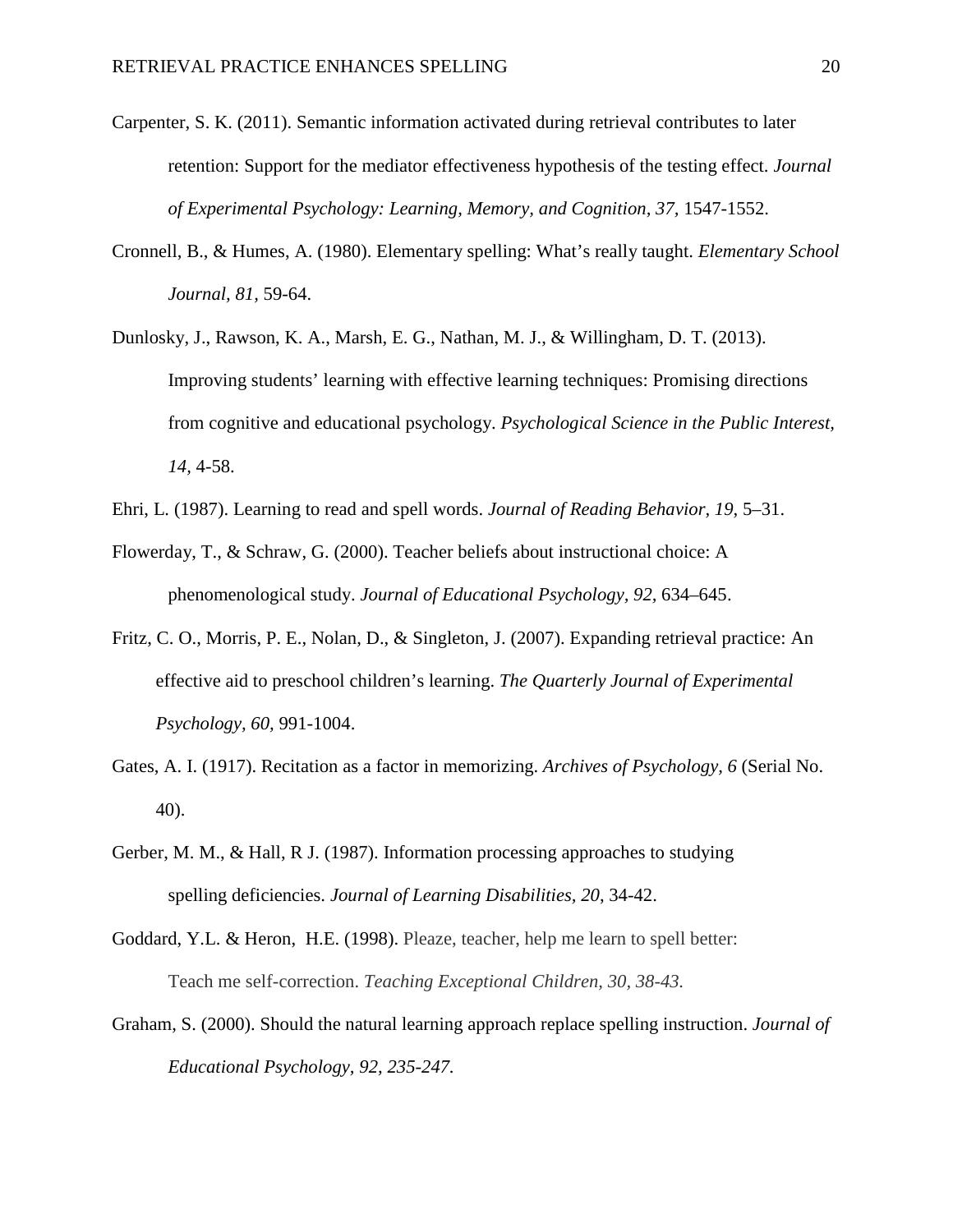- Graham, S. (1999). Handwriting and spelling instruction for students with learning disabilities: A review. *Learning Disability Quarterly, 22*, 78–98.
- Graham, S. Harris, K.R., & Chorzempa, B.F. (2002). Contribution of spelling instruction to the spelling, writing and reading of poor spellers. *Journal of Educational Psychology, 94*, 669-686.
- Graham, S., & Hebert, M. (2011). Writing to read: A meta-analysis of the impact of writing and writing instruction on reading*. Harvard Educational Review, 81*, 710–744.
- Graham, S., Morphy, P., Harris, K., Fink-Chorzempa, B., Saddler, B., Moran, S., et al. (2008). Teaching spelling in the primary grades: A national survey of instructional practices and adaptations. *American Educational Research Journal, 45,* 796–825.
- Graham, S., & Santangelo, T. (2014). Does spelling instruction makes students better spellers, readers, and writers? A meta-analytic review. *Reading and Writing, 27,* 1703-1743. doi: 10.1007/s11145-01409517-0
- Grolnik, W.S. & Ryan, R.N. (1987). Autonomy in children's learning: An experimental and individual difference investigation. *Journal of Personality and Social Psychology, 52*, 890-898.
- Grskovic, J.A. & Belfiore, P.J. (1996). Improving the spelling performance of students with disabilities. *Journal of Behavioral Education, 6,* 343-354.

Henderson, E. H. (1990). *Teaching Spelling.* Boston: Houghton Mifflin.

Jacoby, L. L., & Hollingshead, A. (1990). Reading student essays may be hazardous to your spelling: Effects of reading incorrectly and correctly spelled words. *Canadian Journal of Psychology, 44,* 345-358. doi:10.1037/h0084259

Johnston, F.R. (2001). Exploring classroom teachers' spelling practices and beliefs.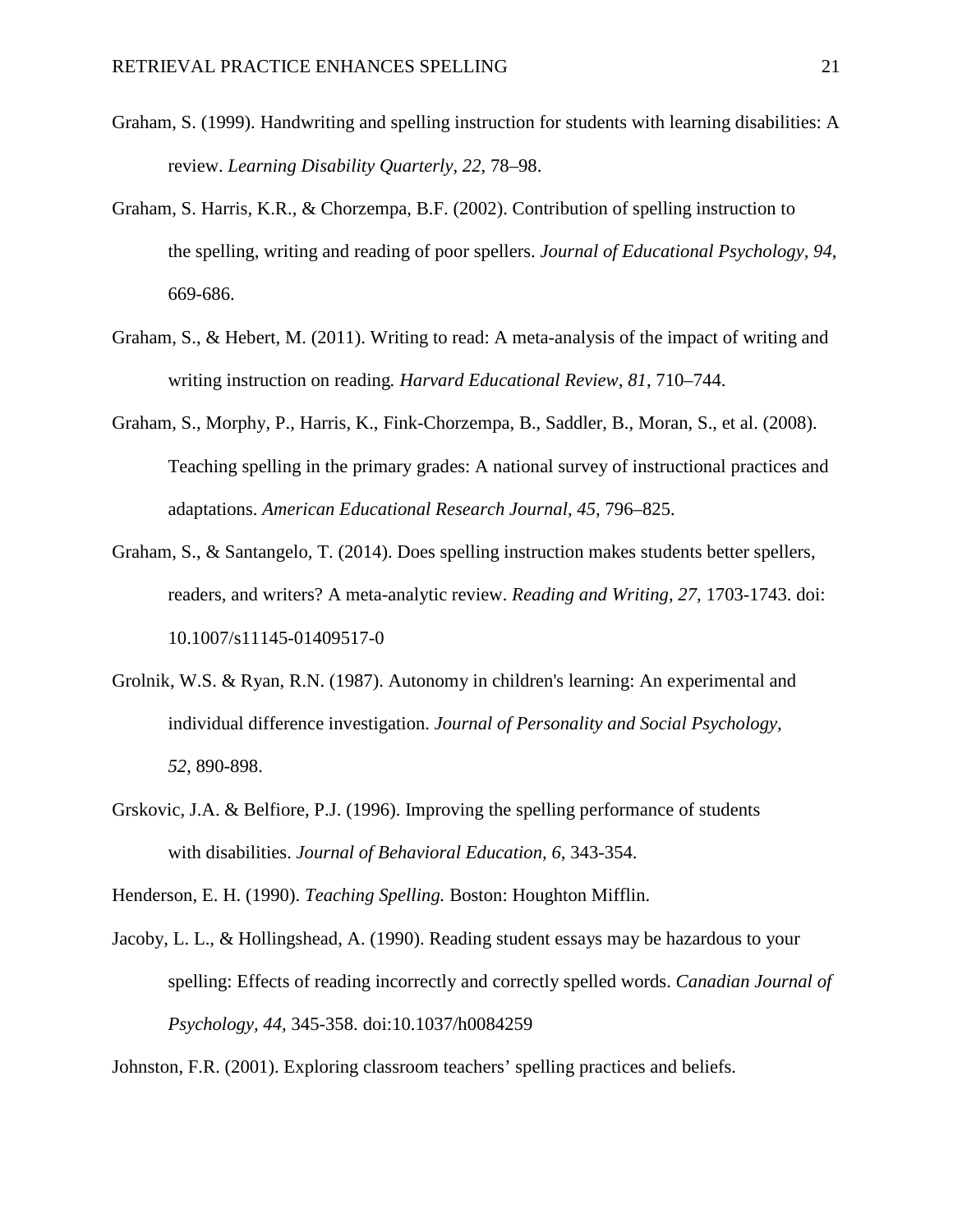*Literacy Research and Instruction, 40, 143-155.* 

- Juel, C. (1988). Learning to read and write: A longitudinal study of 54 children from first through fourth grade. *Journal of Educational Psychology, 80,* 437-447. doi:10.1037/0022-0663.80.4.437
- Karpicke, J. D., Blunt, J. R., Smith, M. A., & Karpicke, S. S. (2014). Retrieval-based learning: The need for guided retrieval in elementary school children. *Journal of Applied Research in Memory and Cognition, 3,* 198-206. doi:10.1016/j.jarmac.2014.07.008
- Karpicke, J. D., Lehman, M., & Aue, W. R. (2014). Retrieval-based learning: An episodic context account. *The Psychology of Learning and Motivation, 61,* 237-284.
- Kirk, C., & Gillon, G. T. (2009). Integrated morphological awareness intervention as a tool for improving literacy. *Language, Speech, and Hearing Services in Schools, 40*, 341–351.
- Krashen, S. (1989). We acquire vocabulary and spelling by reading. Additional evidence for the input hypothesis. *The Modern Language Journal, 73,* 440-464.
- Lipko-Speed, A., Dunlosky, J., & Rawson, K. A. (in press). Does testing with feedback help grade-school children learn key concepts in science? *Journal of Applied Research in Memory and Cognition.*
- Lipowski, S. L., Pyc, M .A., Dunlosky, J., Rawson, K. A. (2014). Establishing and explaining the testing effect in free recall for young children. *Developmental Psychology, 50,* 994-1000.
- MacArthur, C.A., Graham, S. Haynes, J.B., & De La Paz, S. (1996). Spelling checkers and students with learning disabilities: Performance comparisons and impact on spelling. *The Journal of Special Education, 30*, 35-57.
- McGuffin, M.E., Martz, S.A., & Heron, T. E. (1997). The effects of self-correction versus traditional spelling on the spelling performance and maintenance of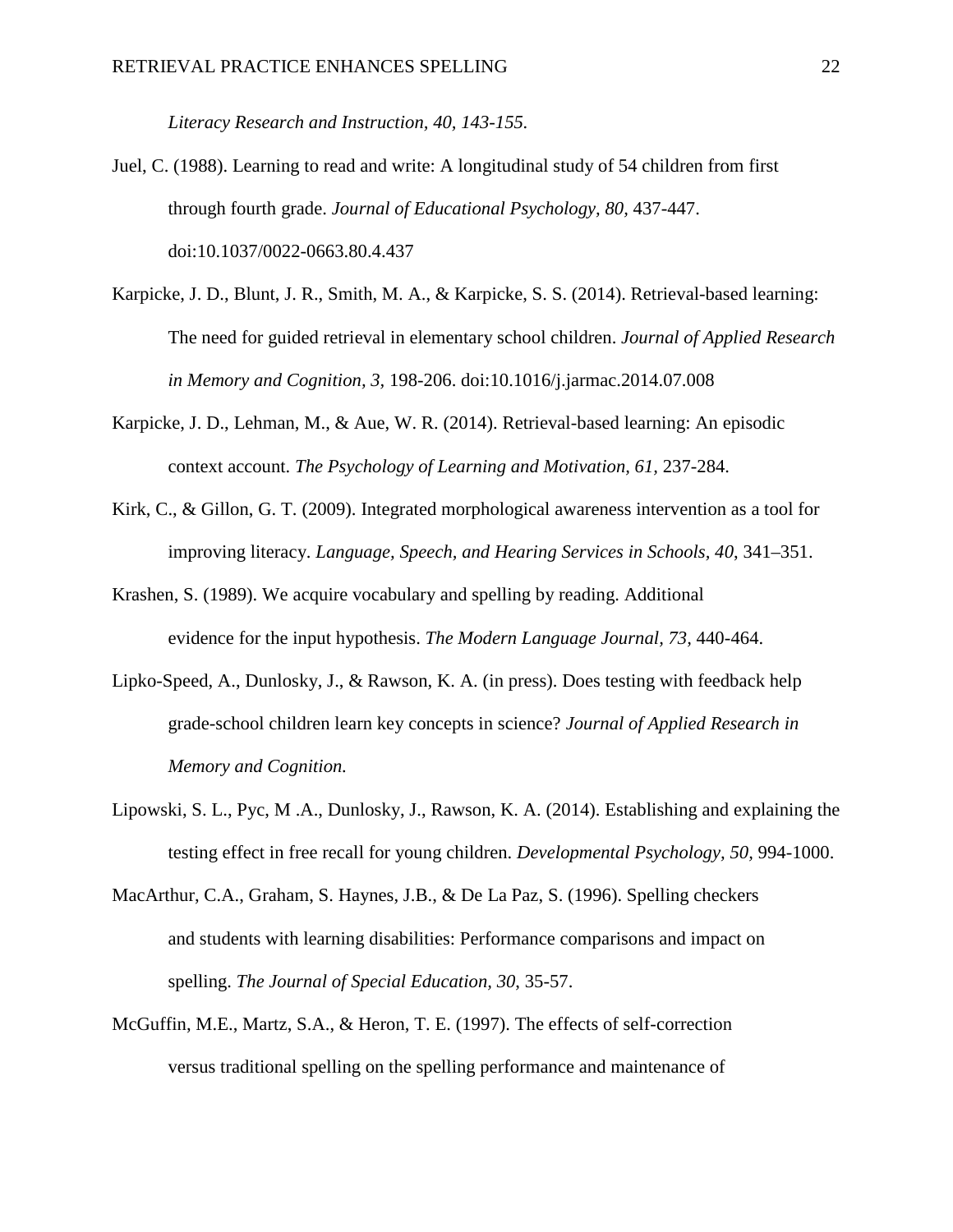third grade students. *Journal of Behavioral Education, 7,* 463-476.

- McNeill, B., & Kirk, C. (2014). Theoretical beliefs and instructional practices used for teaching spelling in elementary classrooms. *Reading and Writing, 27,* 535-554. doi: 10.1007/s11145-013-9457-0
- McNeish, J. Heron, T.E. & Okyere, B. (1992). Effects of self-correction on the spelling performance of junior high students with learning disabilities. *Journal of Behavioral Education, 2,* 17-27.
- Metcalfe, J., Kornell, N., & Son, L. K. (2007). A cognitive science based programme to enhance study efficacy in a high and low risk setting. *European Journal of Cognitive Psychology, 19,* 743-768.
- Okyere, B.A., Heron, T.E. & Goddard, Y. (1997). Effects of self-correction on the acquisition, maintenance, and generalization of the written spelling of elementary school children. *Journal of Behavioral Education, 7, 51*-69.
- Patall, E.A., Cooper, H. & Wynn, S.R. (2010). The effectiveness and relative importance of choice in the classroom. *Journal of Educational Psychology, 102*, 896-915.
- Perfetti, C. (2007). Reading ability: Lexical quality to comprehension. *Scientific Studies of Reading, 11,* 357-383. doi:10.1080/10888430701530730
- Pyc, M. A., & Rawson, K. A. (2012). Why is test-restudy practice beneficial for memory? An evaluation of the mediator shift hypothesis. *Journal of Experimental Psychology: Learning, Memory, and Cognition, 38,* 737-746.
- Pyc, M. A., & Rawson, K. A. (2010). Why testing improves memory: Mediator effectiveness hypothesis. *Science, 330,* 335.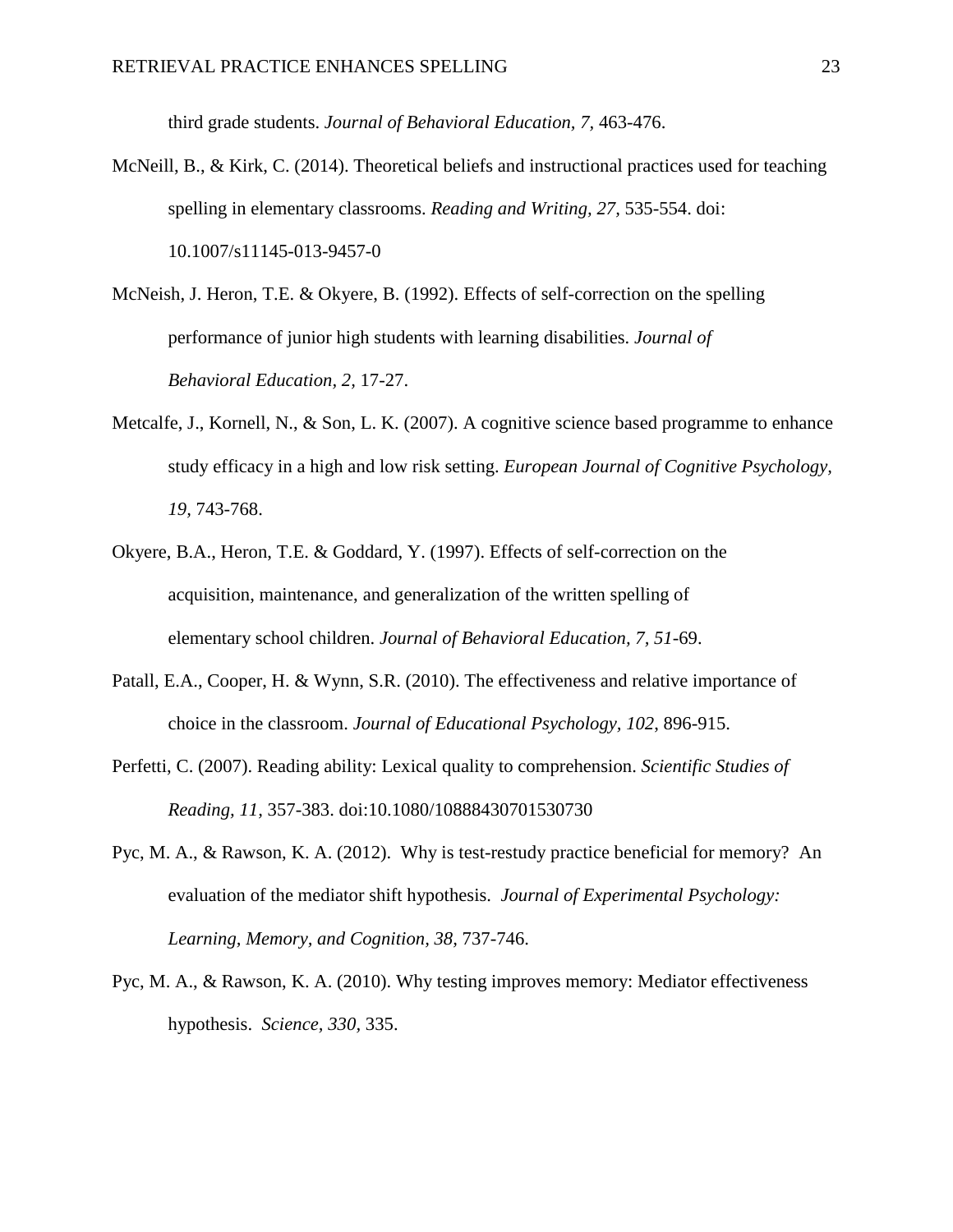- Reinhart, A. L., Haring, S. H., Levin, J. R., Patall, E. A., & Robinson, D. H. (2013). Models of not-so-good behavior: Yet another way to squeeze causality and recommendations for practice out of correlational data. *Journal of Educational Psychology, 105,* 241-447.
- Roediger, H. L., Agarwal, P. K., McDaniel, M. A., & McDermott, K. B. (2011). Test-enhanced learning in the classroom: Long-term improvements from quizzing. *Journal of Experimental Psychology: Applied, 17,* 382-395.
- Roediger, H.L. & Butler, A.C. (2011). The critical role of retrieval practice in longterm retention. *Trends in Cognitive Science, 15,* 20-27.
- Roediger, H.L. & Karpicke, J.D. (2006). Test-enhanced learning: Taking memory tests to improve long-term retention. *Psychological Science, 17*, 249-255.
- Ryan, R.M., & Deci, E.L. (2000). Intrinsic and extrinsic motivations: Classic definitions and new directions. *Contemporary Educational Psychology, 25*, 54–67.
- Shah, T., & Thomas, A. (2002, May 1). Improving the Spelling of High Frequency Words in Daily Writing through the Use of Multiple Intelligence Centers.
- Smith, M. A., & Karpicke, J. D. (2014). Retrieval practice with short-answer, multiple-choice, and hybrid tests. *Memory, 22,* 784-802. doi:10.1080/09658211.2013.831454
- Taylor, S. (2011). *A kindergarten writing center in action.* Retrieved from http://www.scholastic.com/teachers/2011/12/kindergarten-writing-center-action
- Templeton, S. (1991). Teaching and learning the English spelling system: Reconceptualizing method and purpose. *Elementary School Journal, 92,* 185-201.
- Veldre, A., & Andrews, S. (2014a). Lexical quality and eye movements: Individual differences in the perceptual span of skilled adult readers. *The Quarterly Journal of Experimental Psychology, 67,* 703-727.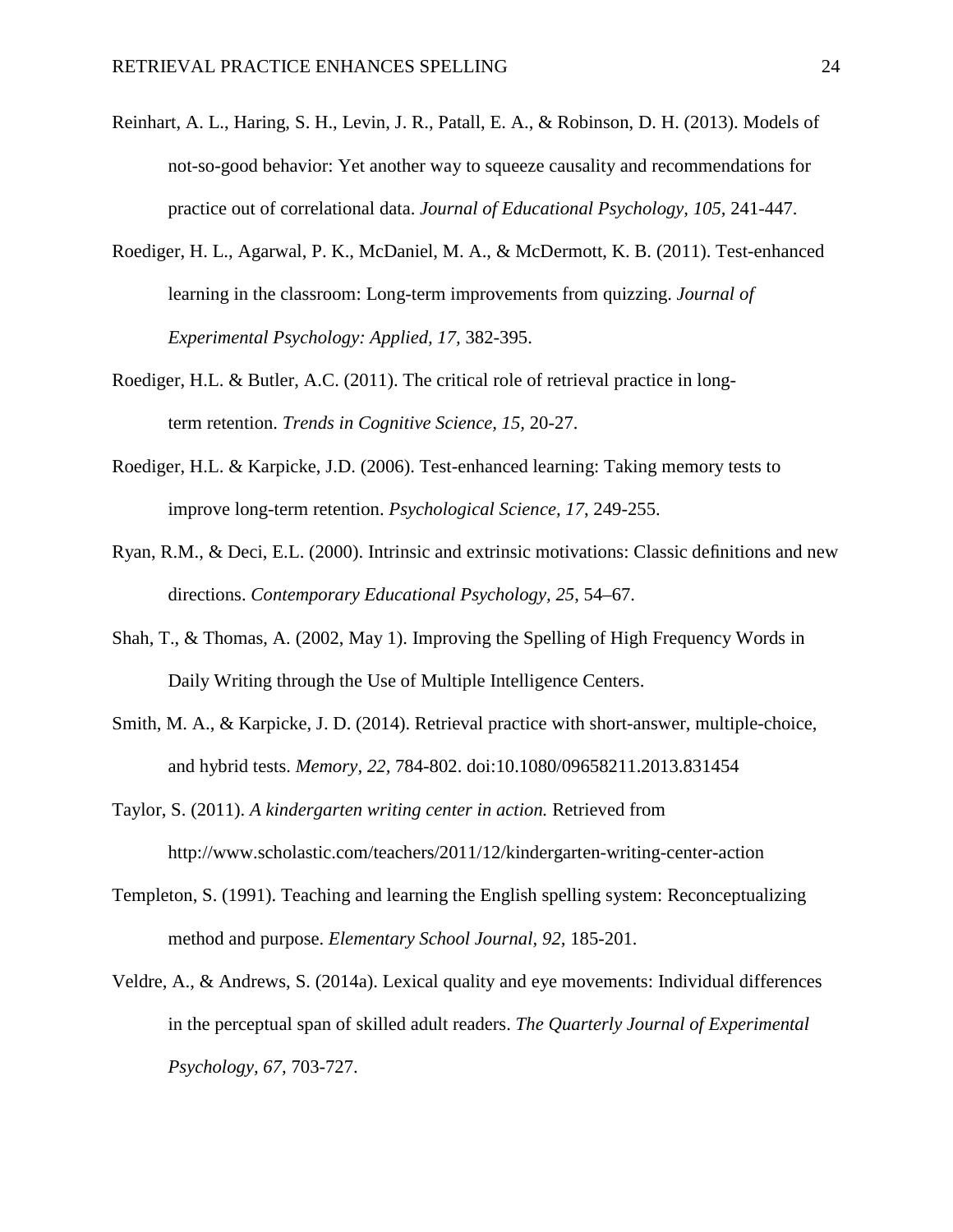- Veldre, A., & Andrews, S. (2014b). Parafoveal lexical activation depends on skilled reading proficiency. *Journal of Experimental Psychology: Learning, Memory, and Cognition.*  Advance online publication. http://dx.doi.org/10.1037/xlm0000039
- Wagstaff, J. (2009) *Using name walls to teach reading and writing* (Scholastic Teaching Resources). New York, NY: Scholastic Inc. Available from: http://www.scholastic.com/teachers/article/collateral\_resources/pdf/83/9780545269483.p df
- Wilde, S. (1990). Spelling textbooks: A critical review. *Linguistics and Education, 2,*  259-280.
- Wirtz, C.L., Gardner, R. Weber, K. & Bullara, D. (1996). Using self-correction to improve the spelling performance of low-achieving third graders. *Remedial and Special Education, 17,* 48-58.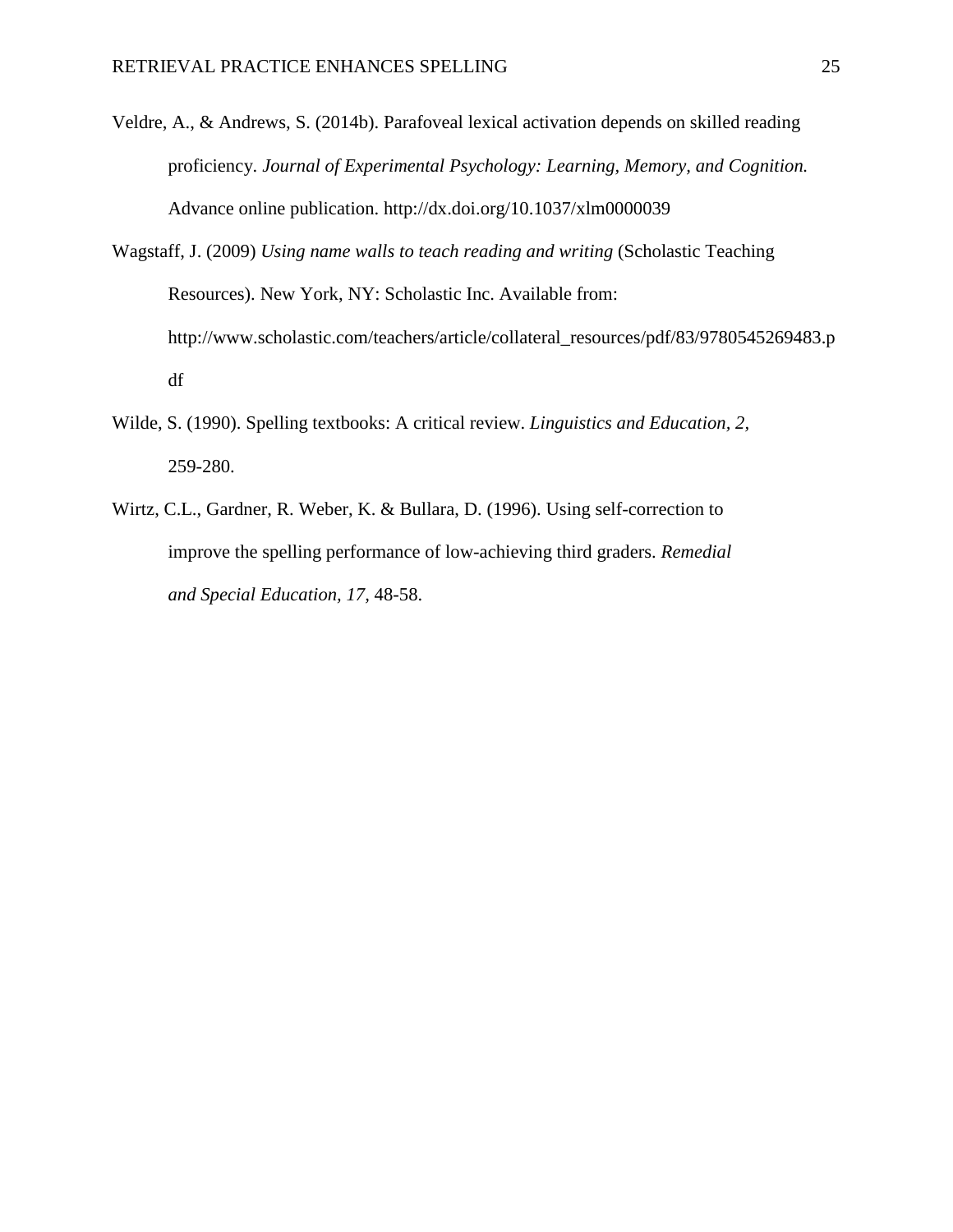## Acknowledgements

This research was supported by a grant from the National Institute on Deafness and Other Communication Disorders [3RO1DC011 492]. We thank Melissa Bishop, Dasom Kim, Soo Lee and Brenda Wu for assistance with data collection.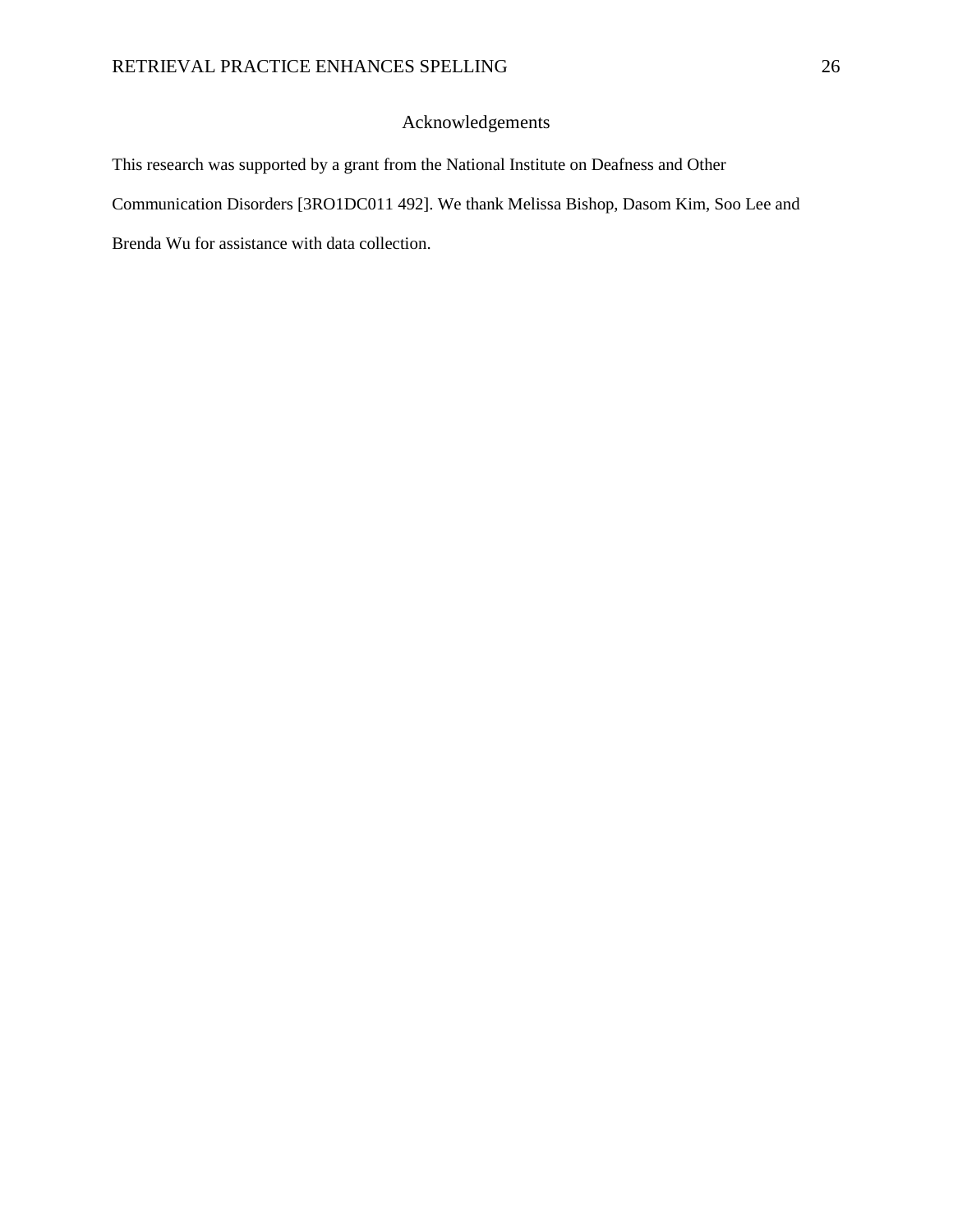| Experiment 1 |                | Experiment 2  |         | Experiment 3 |         |
|--------------|----------------|---------------|---------|--------------|---------|
| $List_1$     | List 2         | <u>List 1</u> | List 2  | $List_1$     | List 2  |
| Fact         | Began          | Watch         | Solve   | Means        | Clown   |
| Since        | Title          | Rough         | Energy  | Because      | Over    |
| Able         | Easy           | Young         | Every   | Turn         | Around  |
| Stranger     | Display        | Pattern       | Group   | Years        | Globe   |
| Sketch       | Empty          | Flight        | Reach   | Place        | History |
| Eager        | People         | Carry         | White   | <b>Broom</b> | Think   |
| Hoping       | Explain        | Together      | Family  | Follow       | Little  |
| Approach     | <b>Believe</b> | Current       | Simple  | Elect        | Learn   |
| Tongue       | Rougher        | Raise         | Quickly | Letter       | Ocean   |
| Happier      | Laziest        | Leave         | Meaning | Paint        | Change  |

**Appendix A.** Materials included in Experiments 1, 2, and 3.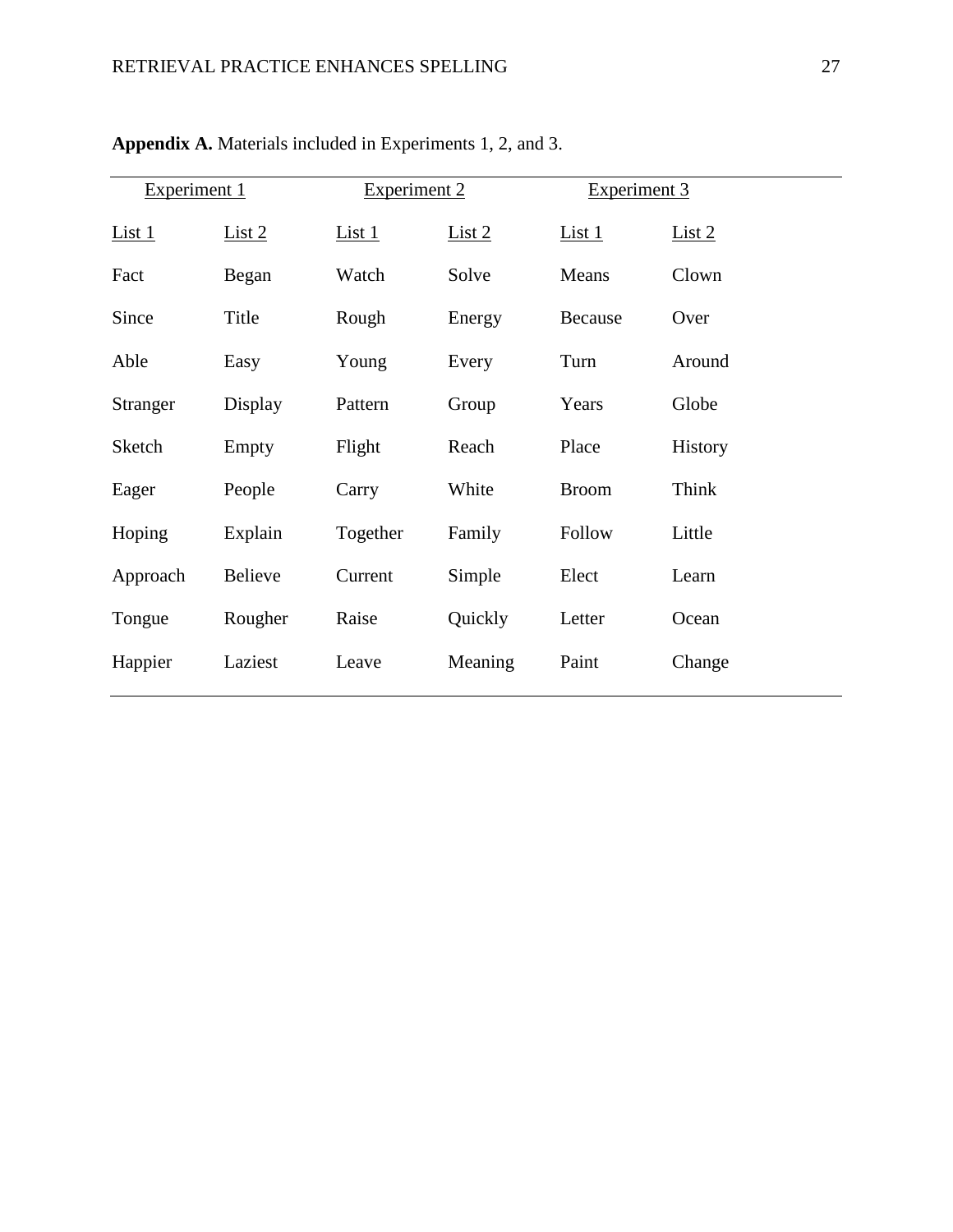**Appendix B.** Self-report questionnaires used in Experiments 1, 2, and 3.

Students' questionnaires contained the following text:

| 1. (a) Rainbow Writing | (b) Quizzing |
|------------------------|--------------|
| 2. (a) Rainbow Writing | (b) Quizzing |
| 3. (a) Rainbow Writing | (b) Quizzing |

The following three questions were read aloud to the class:

- 1. If I came back next week to help you learn some more spelling words, which activity would you like to do – Rainbow Writing or Quizzing? If you would rather do rainbow writing, circle the first choice. If you would rather do quizzing, circle the second choice.
- 2. Do you think you learned to spell more words when you did rainbow writing or quizzing? If you think you learned more during the rainbow writing activity, circle the first choice. If you think you learned more during quizzing, circle the second choice
- 3. Which did you like doing more Rainbow Writing or Quizzing? If you liked rainbow writing more, circle the first choice. If you liked quizzing more, circle the second choice.

The students' questionnaires contained the following graphics:

The following four questions were read aloud to the class:

- 1. How much did you like the Rainbow Writing activity? If you didn't like rainbow writing at all, circle the very sad face. If you liked it a lot, circle the big smiley face. Or choose one of the faces in between if you felt in between about how much you liked rainbow writing.
- 2. How much did you feel like you learned from the Rainbow Writing activity? If you feel like you didn't learn anything at all from it, circle the very sad face. If you feel like you learned a lot from rainbow writing, circle the big smiley face. Or choose something in between if you felt in between about how much you learned from rainbow writing.
- 3. How much did you like the Quizzing activity? If you didn't like quizzing at all, circle the very sad face. If you liked it a lot, circle the big smiley face. Or choose one of the faces in between if you felt in between about how much you liked quizzing.
- 4. How much did you feel like you learned from the Quizzing activity? If you feel like you didn't learn anything at all from it, circle the very sad face. If you feel like you learned a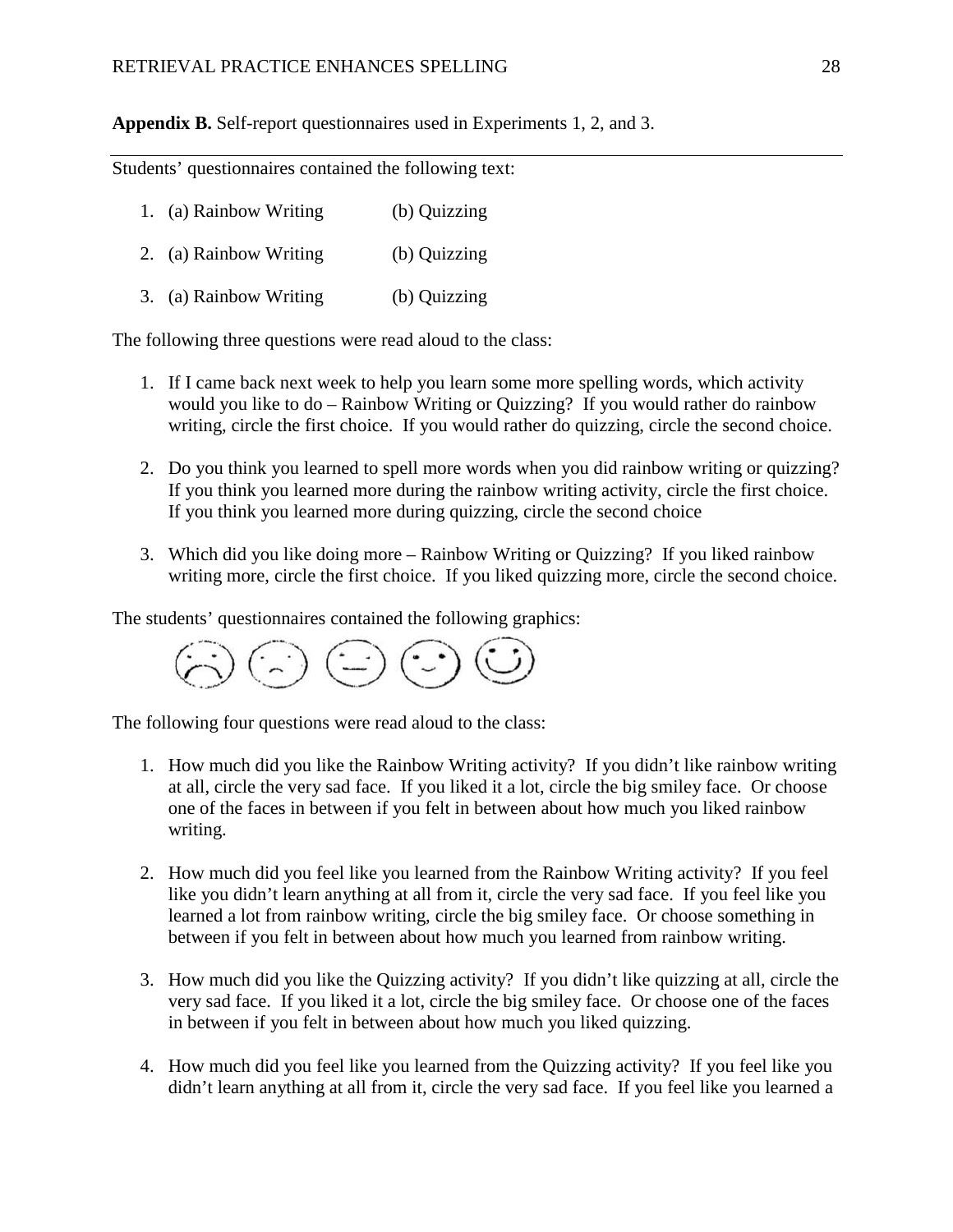lot from quizzing, circle the big smiley face. Or choose something in between if you felt in between about how much you learned from quizzing.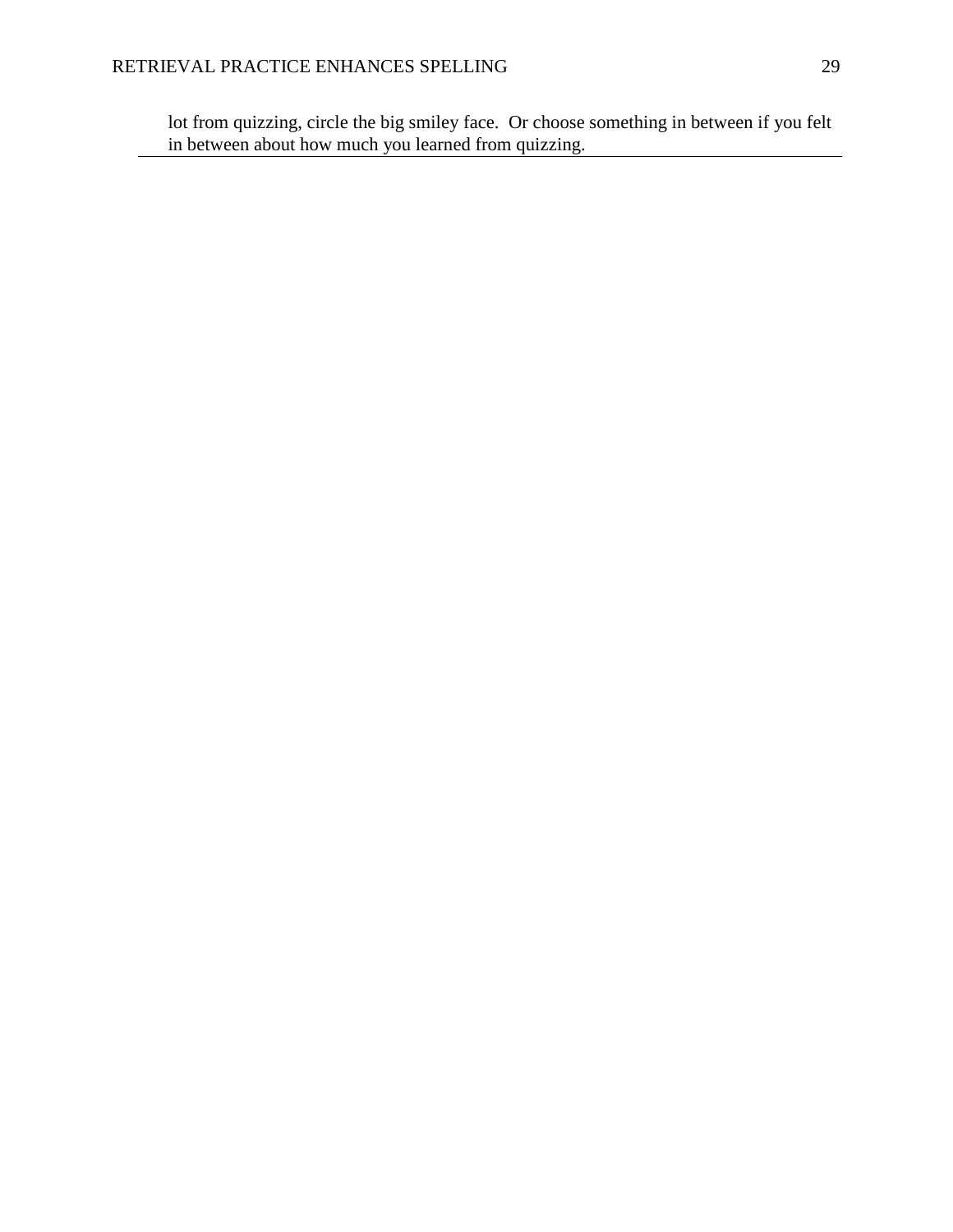

Figure 1. Spelling accuracy for students in Experiment 1. Error bars are standard error.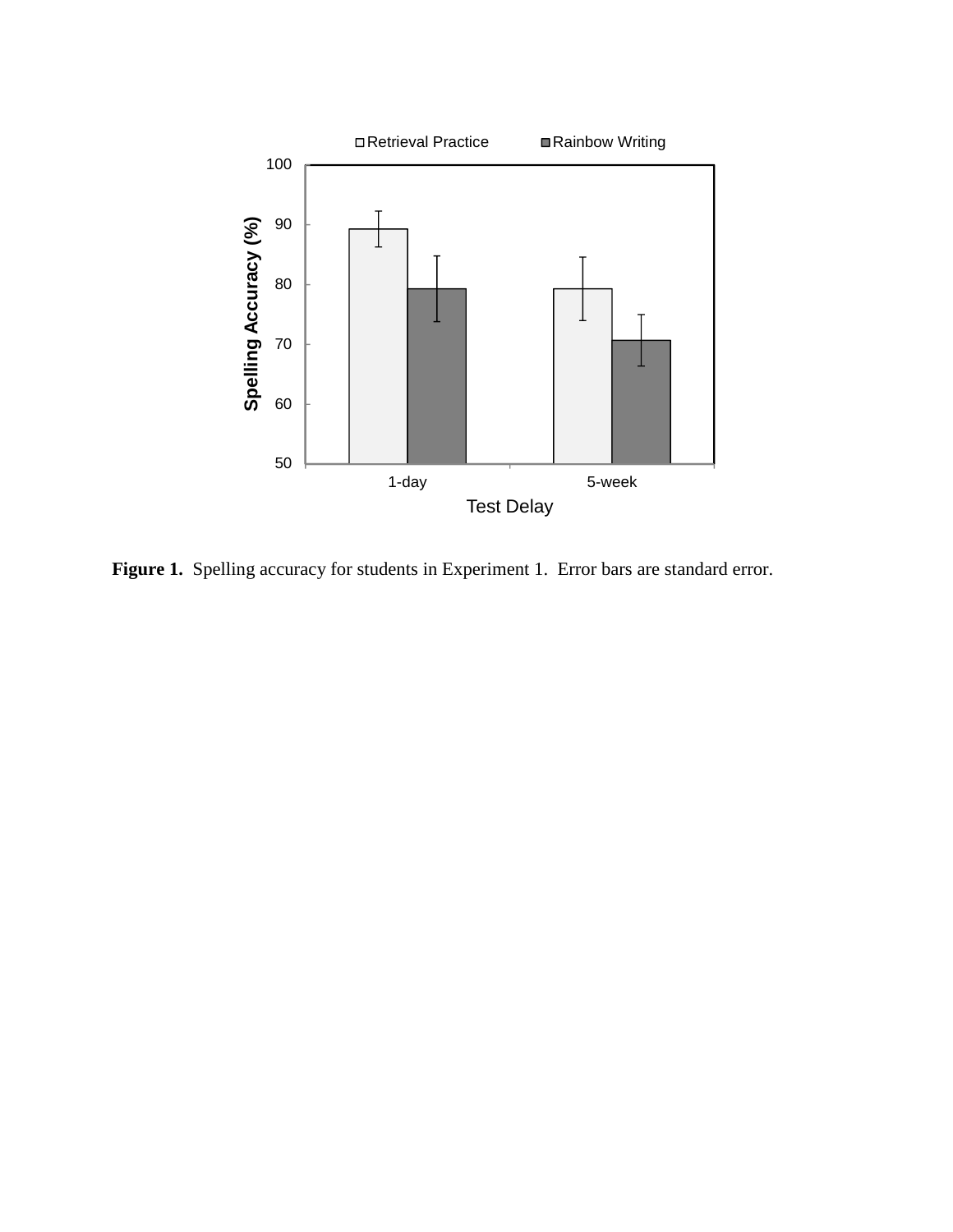

Figure 2. Spelling accuracy for students in Experiment 2. Error bars are standard error.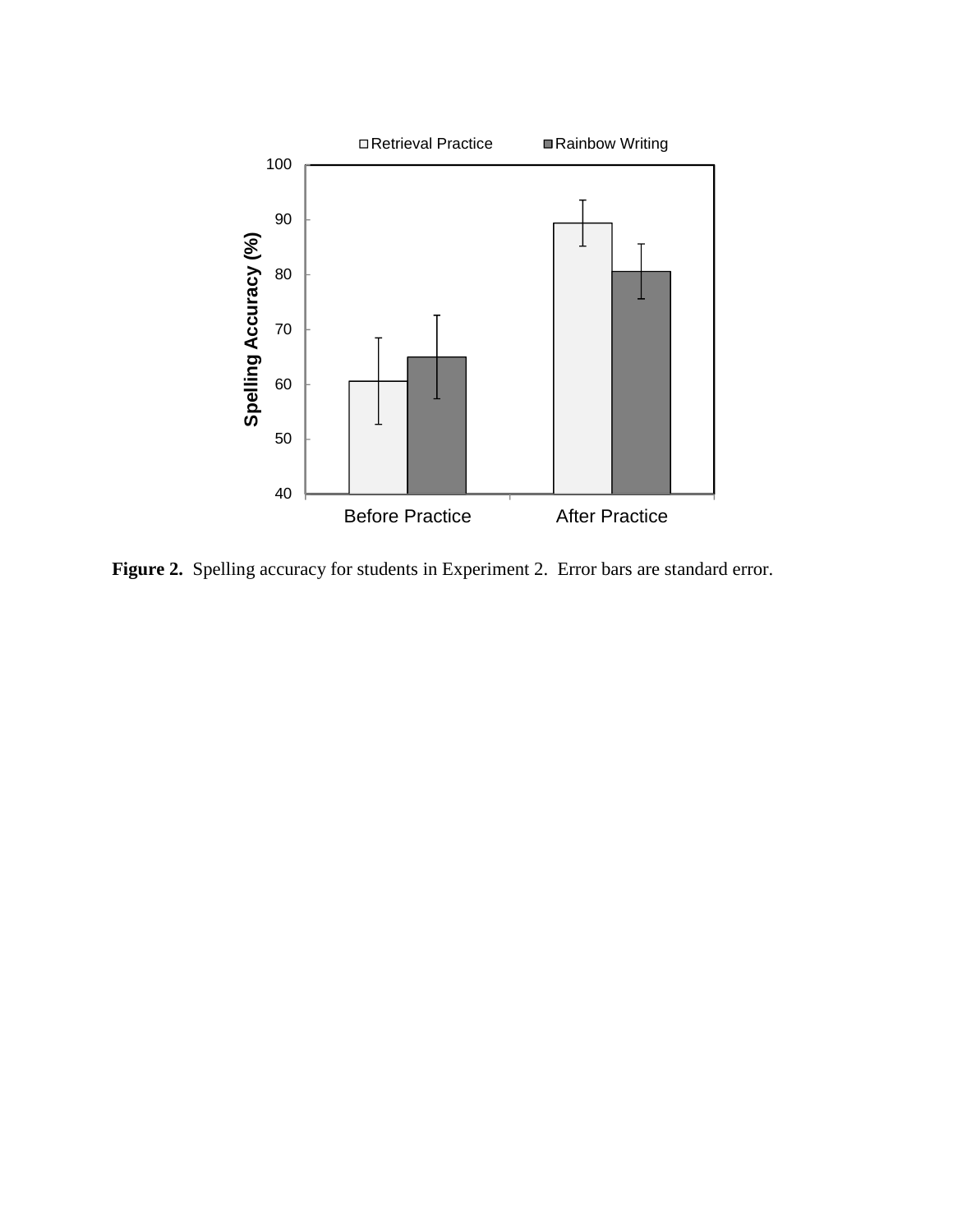

Figure 3. Spelling accuracy for students in Experiment 3. Error bars are standard error.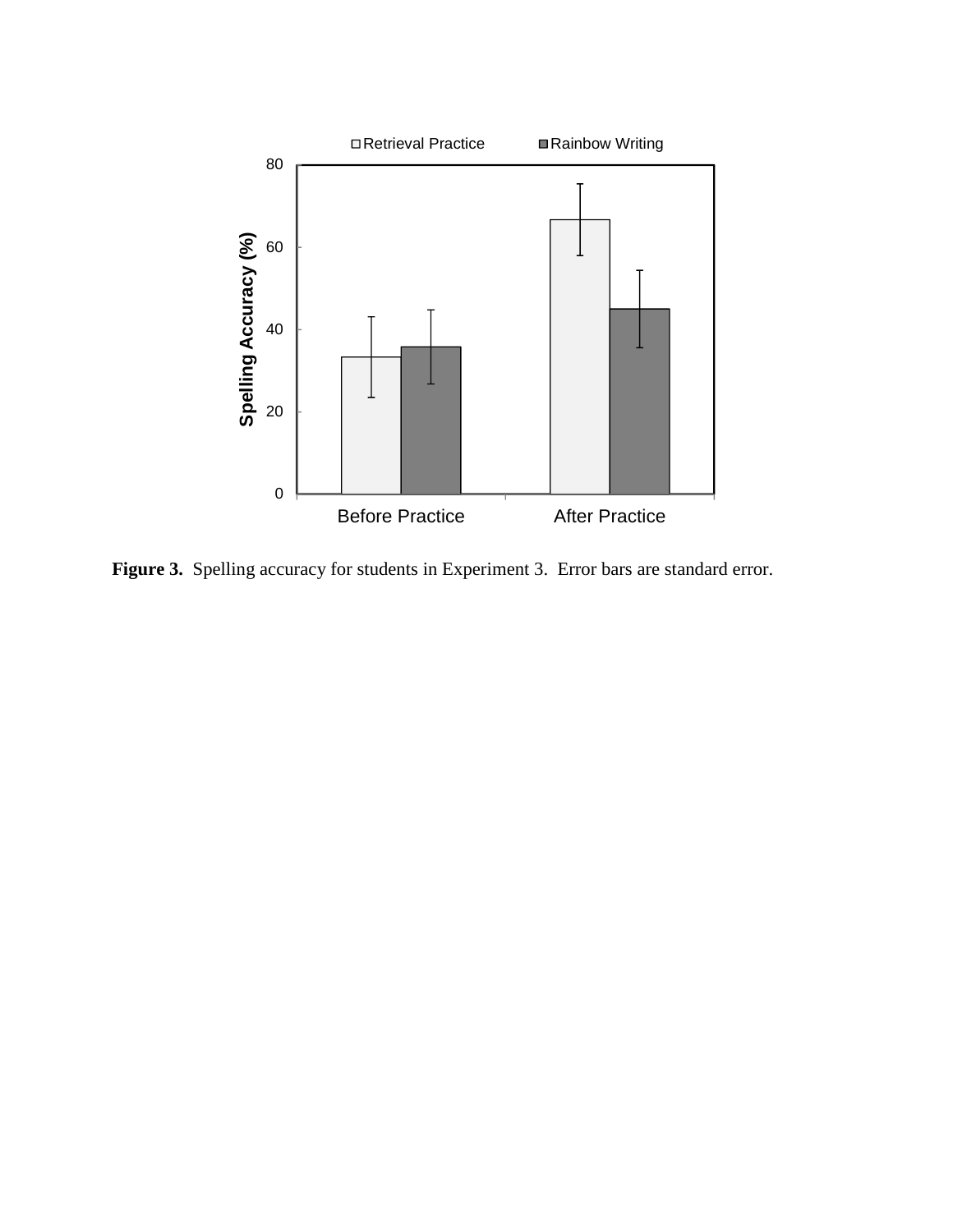|                                                                                                 | df                   | $\boldsymbol{F}$       | <b>MSE</b>       | $\boldsymbol{p}$       | 2<br>$\eta_{\rm p}$ |
|-------------------------------------------------------------------------------------------------|----------------------|------------------------|------------------|------------------------|---------------------|
| <b>Test Performance</b>                                                                         |                      |                        |                  |                        |                     |
| Experiment $1 - 2$ (test: post-test vs. retention) x 2 (practice: quizzing vs. rainbow writing) |                      |                        |                  |                        |                     |
| Main effect of test<br>Main effect of practice<br>Interaction                                   | 1,13<br>1,13<br>1,13 | 16.64<br>12.07<br>0.07 | 73<br>96<br>103  | .001<br>.004<br>.797   | .56<br>.49<br>.01   |
| Experiment $2 - 2$ (test: pre- vs. post-) x 2 (practice: quizzing vs. rainbow writing)          |                      |                        |                  |                        |                     |
| Main effect of test<br>Main effect of practice<br>Interaction                                   | 1,15<br>1,15<br>1,15 | 32.38<br>.47<br>11.04  | 243<br>163<br>62 | < .001<br>.504<br>.005 | .68<br>.03<br>.42   |
| Experiment $3 - 2$ (test: pre- vs. post-) x 2 (practice: quizzing vs. rainbow writing)          |                      |                        |                  |                        |                     |
| Main effect of test<br>Main effect of practice<br>Interaction                                   | 1,11<br>1,11<br>1,11 | 33.00<br>5.00<br>19.81 | 164<br>220<br>88 | < .001<br>.047<br>.001 | .75<br>.31<br>.64   |
| <b>Retrieval Practice</b>                                                                       |                      |                        |                  |                        |                     |
| Experiment $2 - 2$ (day: first vs. second) x 2 (retrieval attempt: first vs. second)            |                      |                        |                  |                        |                     |
| Main effect of day<br>Main effect of retrieval attempt<br>Interaction                           | 1,13<br>1,13<br>1,13 | 12.63<br>12.55<br>5.44 | 96<br>205<br>84  | .004<br>.004<br>.036   | .49<br>.49<br>.30   |
| Experiment $3 - 2$ (day: first vs. second) x 2 (retrieval attempt: first vs. second)            |                      |                        |                  |                        |                     |
| Main effect of day<br>Main effect of retrieval attempt<br>Interaction                           | 1,11<br>1,11<br>1,11 | 20.73<br>22.30<br>0.00 | 79<br>84<br>45   | .001<br>.001<br>1.000  | .65<br>.67<br>.00   |

# **Table 1.** Outcomes of Omnibus Analyses of Variance for Experiments 1 – 3.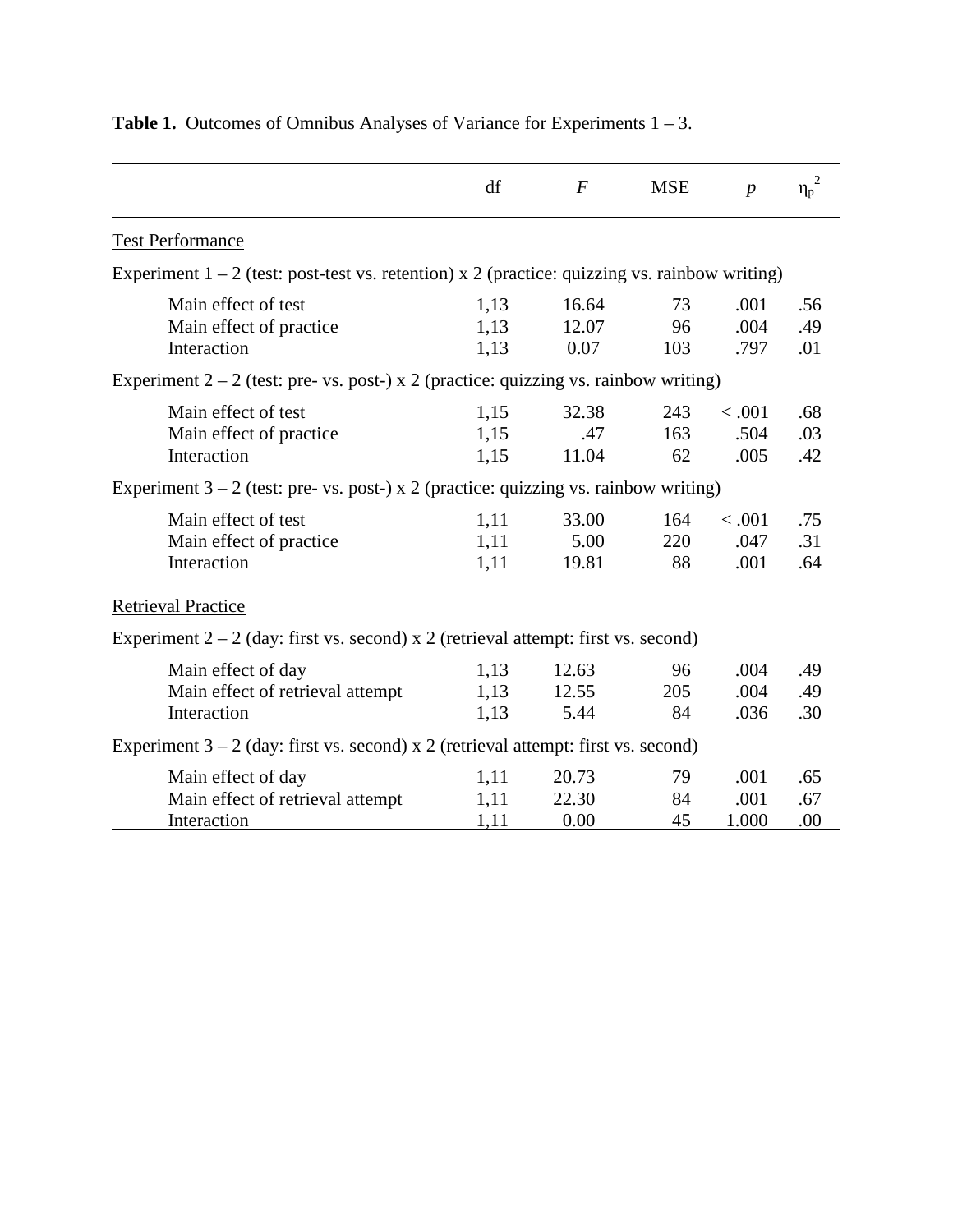|              | <b>Choose One Method</b> |           |         |        |         | <b>Likert Scale Questions</b> |         |        |         |           |  |
|--------------|--------------------------|-----------|---------|--------|---------|-------------------------------|---------|--------|---------|-----------|--|
|              | <b>Future Practice</b>   |           | Liking  |        |         | Learning                      |         | Liking |         | Learning  |  |
|              | Rainbow                  | <b>RP</b> | Rainbow | RP     | Rainbow | RP                            | Rainbow | RP     | Rainbow | <b>RP</b> |  |
| Experiment 1 | 28.60%                   | 71.40%    | 7.10%   | 92.90% | 28.60%  | 71.40%                        | 2.71    | 3.79   | 1.29    | 1.86      |  |
| Experiment 2 | 31.30%                   | 68.80%    | 25%     | 75%    | 37.50%  | 62.50%                        | 1.81    | 2.87   | 1.87    | 2.87      |  |
| Experiment 3 | 50%                      | 50%       | 33.30%  | 66.70% | 33.30%  | 66.70%                        | 2.25    | 3.25   | 1.92    | 3.58      |  |

*Note.* "RP" stands for retrieval practice.